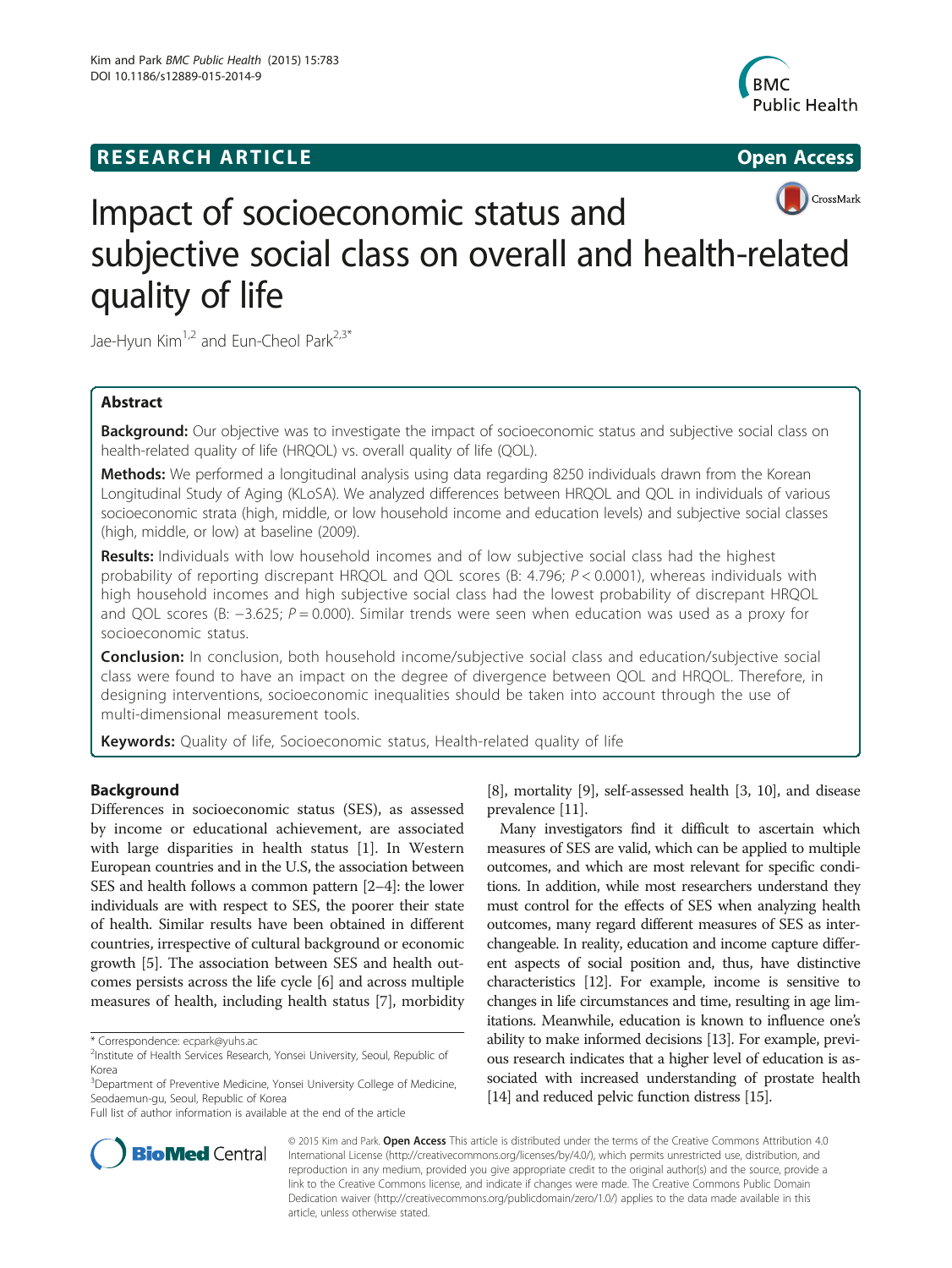Disparities in health outcomes may stem from discordant social comparisons [\[16](#page-13-0)–[18](#page-13-0)]; in wealthier countries, it has been argued, it is not economic level per se, but the distribution of income and wealth that is most important for the health status of a population [\[19](#page-13-0)]. Previous research suggests that subjective social class most accurately captures subtle aspects of social status, as it taps into psychosocial processes influenced by one's social context [[20](#page-13-0)]. Subjective social class has been found to better predict current physical and mental health (i.e., depression, negative affect, pessimism, reported stress, and general health ratings [[17](#page-13-0), [21](#page-14-0)]), and even mortality [[17](#page-13-0), [22](#page-14-0)].

In the last two decades, as populations have aged and the burden of chronic diseases has grown heavier, researchers have paid increasing attention to both quality of life (QOL) and health-related quality of life (HRQOL). Previous research [\[23](#page-14-0)] indicates that an individual's subjective perception of their physical health, psychological health, social functioning, and environment, or "subjective quality of life", is an independent determinant of wellness and disease burden. SES measures, such as income and education, have the potential to impact both HRQOL and QOL [\[24\]](#page-14-0), and they have also been found to influence an individual's life opportunities [\[25](#page-14-0), [26](#page-14-0)]. Life opportunities can manifest in various ways, such as in the availability of healthcare resources or in an individual's perception of his or her HRQOL, defined as the impact of a specific illness, injury, medical treatment, or health services policy on QOL [\[27\]](#page-14-0). QOL is used to describe a person's general well-being. The World Health Organization QOL Group defines QOL [\[28\]](#page-14-0) as: "Individuals' perception of their position in life in the context of the culture and the value systems in which they live in relation to their goals, expectations, standards and concerns." It is a broad concept, reflecting the fact that QOL may be affected in a complex manner by individuals' physical health, psychological state, level of independence and social relationships, all of which represent salient features of the environment. Thus, the concept of HRQOL is often used to assess the impact of illness on QOL [\[29\]](#page-14-0).

A previous cross-sectional study [[30](#page-14-0)] investigated whether quality of life (BREAST-Q) and health-related quality of life (RAND 36) were directly influenced by surgery. However, no studies have investigated which of these two variables (QOL or HRQOL) is more heavily influenced by socioeconomic variables. Therefore, the primary aim of this study was to investigate whether discordant socioeconomic status and subjective social class were associated with discrepancies between HRQOL and QOL scores.

## Methods

#### Study sample & design

Data for this study were drawn from the Korean Longitudinal Study of Aging (KLoSA), a nationwide multistage, stratified, cluster sampling survey of Koreans dwelling in the community. KLoSA is conducted by the Korea Labor Institute to collect the basic data needed to devise and implement effective social and economic policies that address emerging trends related to population aging. The original KLoSA study population comprised South Koreans aged 45 years or older in 2006 who lived in 15 large administrative areas. The survey is repeated every even-numbered year.

In the baseline survey in 2006, 10,254 individuals in 6171 households (1.7 individuals per household) were interviewed using a computer-assisted personal interviewing method. The second survey, in 2008, followed up with 8688 subjects, representing 86.6 % of the original panel. The third survey, in 2010, followed up with 7920 subjects, representing 80.3 % of the original panel. Finally, the fourth survey, in 2012, followed up with 7486 subjects, representing 76.2 % of the original panel. We used only 2008 and 2010 data, which included a household income question targeted at adults over the age of 45.

Of these participants, we excluded 435 subjects with no information on our variables of interest (household income, education, and subjective social class) for 2008. In addition, we excluded two subjects with no QOL data for 2008, and one subject with no data of any kind in 2008. We also excluded nine subjects with no information on our variables of interest (household income, education, and subjective social class) for 2010. In addition, we excluded two subjects with no QOL data for 2010, and two subjects with no data at all for 2010.

Korean Longitudinal Study of Aging (KLoSA) data are available in a national public database (website: [http://](http://www.kli.re.kr/klosa/en/about/introduce.jsp) [www.kli.re.kr/klosa/en/about/introduce.jsp](http://www.kli.re.kr/klosa/en/about/introduce.jsp)) and thus, ethical approval to conduct the study is not needed.

## Independent variables

# Household income

Household income was divided into tertiles using the SAS rank function, from lowest (1) to highest (3).

#### Education level

Education was categorized into three groups: (1) middle school or lower, (2) high school, and (3) college or higher.

#### Subjective social class

Subjective social classes were determined by asking the respondents to assess their social class and rank themselves. The items were coded so that a higher score indicated a higher subjective social class. The item was rated 1 (Low-Low) to 6 (High-High). The response "Low-High" or "Low-Low" indicated "Low," "Middle-Low" or "Middle-High" indicated "Middle," and "High-High" or "High-Low" indicated "High."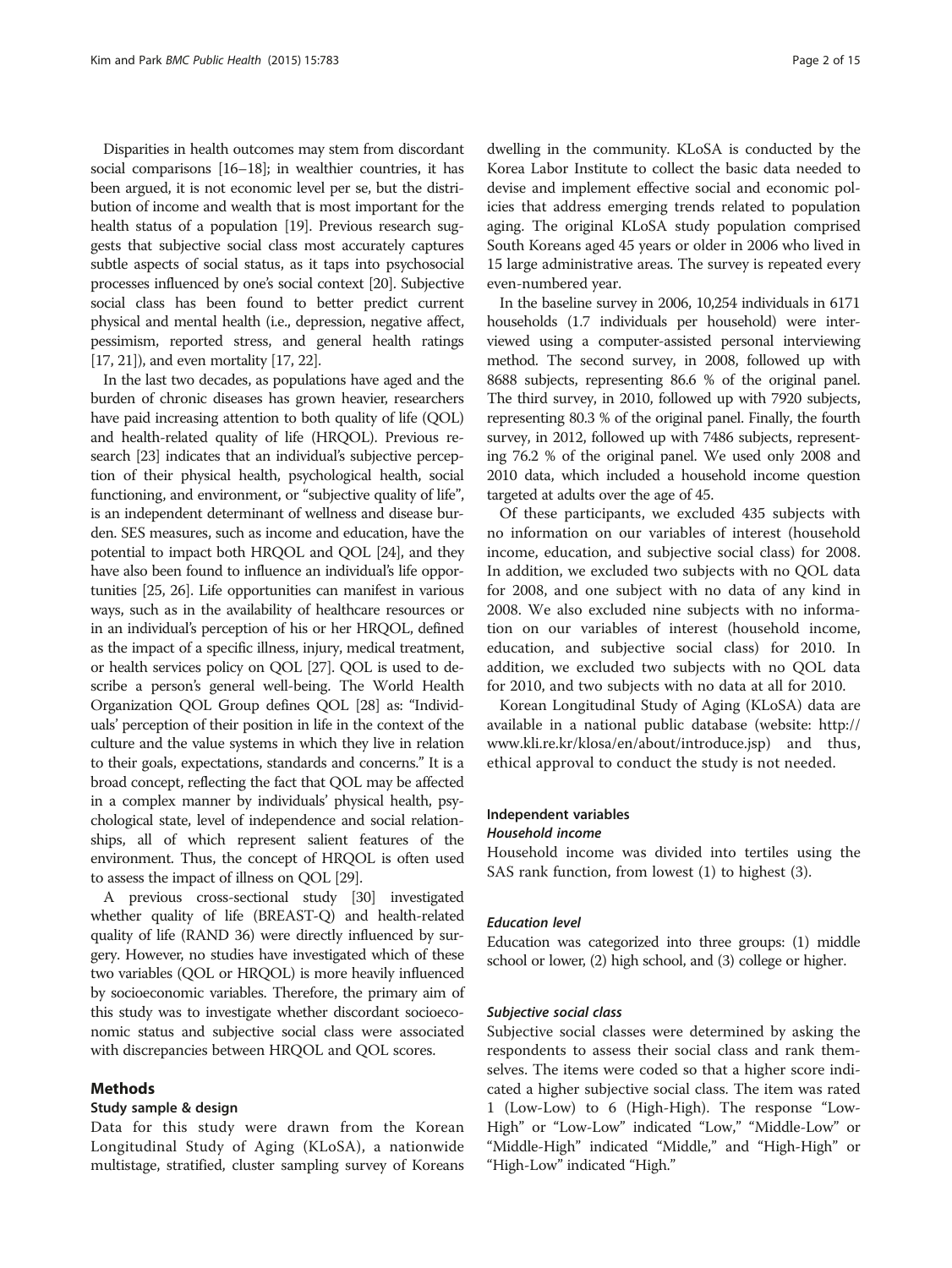# Gap between socioeconomic stratum and subjective social class

This gap represents the difference between household income [high, middle, low] and education [≥college, high school, ≤middle school] and subjective social class [high, middle, low]. Therefore, it was categorized into nine groups for household income and nine for education: HL [high (≥college) - low], HM [high (≥college) - middle], HH [high (≥college) - high], ML [middle (high school) - low], MM [middle (high school) - middle], MH [middle (high school) high], LL  $[low (\leq middle school) - low]$ , LM  $[low (\leq middle$ school) - middle], and LH [low (≤ middle school) - high].

# Dependent variables

#### **HROOL**

We used the Euro-QoL visual analog scale (EQ VAS) to measure HRQOL. The HRQOL was measured as a response to the simple question "How do you usually perceive your health-related quality of life?" [[31](#page-14-0), [32\]](#page-14-0). This scale was specifically designed to capture overall health status. The HRQOL recorded the respondent's current health state on a vertical, visual analog scale. The endpoints were labeled "best imaginable health state" (100) and "worst imaginable health state" (0). This information was used as a quantitative measure of health outcomes as judged by the individual respondents.

#### Subjective QOL

The subjective QOL was measured using the simple question "How is your overall quality of life?" and was a proxy indicator of the current health status of each respondent. Subjective QOL recorded each respondent's current overall state on a vertical, visual analogue scale ranging from "best imaginable overall state" (100) to "worst imaginable overall state" (0). To assess QOL, an instrument measuring general well-being was used. The subjective QOL instruments included items addressing physical function, role-physical, bodily pain, general health, vitality, social function, role-emotional, and mental health.

# Difference in HRQOL and QOL

We analyzed the difference between HRQOL and QOL as a dependent variable.

#### Control variables

Age was divided into seven categories: ≤49, 50–54, 55–59, 60–64, 65–69, 70–74, and ≥75 years. Residential regions were categorized as urban (Seoul, Daejeon, Daegu, Busan, Incheon, Kwangju, and Ulsan) or rural (areas not classified as a city). Individuals were classified as currently married or not currently married, with the latter group including those previously married, widowed, or divorced. Employment status was divided into two categories: employed and unemployed (the latter category including housewives and

students). Individuals were categorized as current users, former users, or never users of alcohol and cigarettes. Number of contact with friends was divided into five categories: every day, 1–2 times a week, 1–2 times a month, 3–6 times a year, and never. Self-rated health was assessed with the question "How do you usually perceive your health?" [\[33](#page-14-0)]. A response of "insufficient" or "very insufficient" was considered to indicate "Bad," the response "normal," was considered to indicate "Normal," and a response of "sufficient," or "very sufficient" was considered to indicate "Good." The presence of self-reported depressive symptoms, categorized as "yes" or "no," was extracted from the response to the question "Have you ever felt sadness or despair that hindered everyday life and continued for 2 weeks or more during the last year?" The number of chronic diseases (hypertension, diabetes, cancer, pulmonary disease, liver disease, coronary heart disease, cardiovascular disease, mental disease, and arthritis) was also included in our models, as were the number of offspring and year (time) of survey.

#### Analytical approach and statistics

Analysis of variance (ANOVA) and generalized linear mixed models were used to investigate the effect of gap between socioeconomic stratum and subjective social class on difference HRQOL and QOL among old adults. For all analyses, the criterion for significance was  $P \le 0.05$ , two-tailed. All analyses were conducted using the SAS statistical software package version 9.2 (SAS Institute Inc., Cary, NC, USA).

#### Generalized linear mixed effects model (SAS® Proc Glimmix)

Proc Glimmix is a generalized linear model procedure that permits the specification of a mixed multiple regression model. In a generalized linear mixed model, the observations of one individual over time are not independent of each other, and the model also takes into account the fact that the repeated observations of each individual are correlated. In all mixed models presented, only the intercept was allowed to vary between subjects, and regression slopes were assumed to be fixed effects; random intercept models were applied to our data. The random intercept variance is reported as  $\sigma^2$ . To determine whether the probability of a difference between HRQOL and QOL changed over time, we included time (year of survey) in the model as a categorical covariate; the regression coefficient was used to estimate both the change in probability of a difference between HRQOL and QOL and the association with our independent variables, annually.

# Results

Table [1](#page-3-0) presents the general characteristics of the 8250 research subjects at baseline as well as the association between each variable of interest and HRQOL, QOL, and the difference between HRQOL and QOL (Table [1\)](#page-3-0).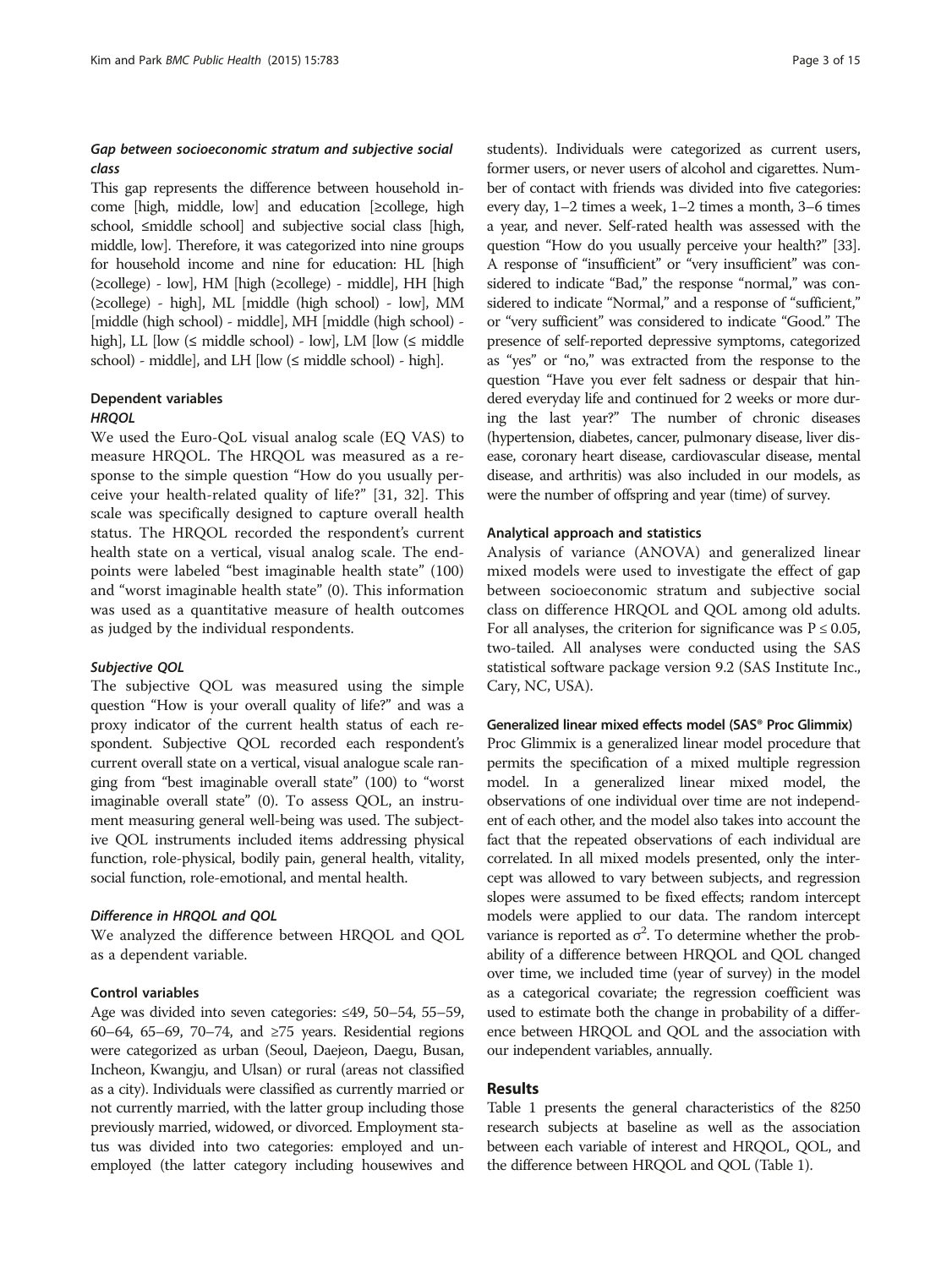|                               |       | Total Unweighted % Weighted % |      | <b>HRQOL</b> |                            |            | QOL  |                            |            |        | Difference in HRQOL and QOL |            |
|-------------------------------|-------|-------------------------------|------|--------------|----------------------------|------------|------|----------------------------|------------|--------|-----------------------------|------------|
|                               |       |                               |      |              | Weighted Weighted Weighted |            |      | Weighted Weighted Weighted |            |        | Weighted Weighted Weighted  |            |
|                               |       |                               |      | Mean         | SD                         | $P$ -value | Mean | SD                         | $P$ -value | Mean   | SD                          | $P$ -value |
| Age (years)                   |       |                               |      |              |                            | < 0.0001   |      |                            | < 0.0001   |        |                             | < 0.0001   |
| $\leq$ 49                     | 1,407 | 17.1                          | 11.9 | 44.2         | 805.8                      |            | 54.0 | 727.4                      |            | $-9.8$ | 693.3                       |            |
| $50 - 54$                     | 1,160 | 14.1                          | 9.7  | 49.7         | 783.3                      |            | 56.7 | 699.7                      |            | $-7.0$ | 696.7                       |            |
| $55 - 59$                     | 1,252 | 15.2                          | 14.0 | 53.7         | 892.3                      |            | 59.3 | 778.5                      |            | $-5.6$ | 752.5                       |            |
| $60 - 64$                     | 1,140 | 13.8                          | 16.9 | 56.3         | 990.2                      |            | 61.9 | 858.4                      |            | $-5.6$ | 841.2                       |            |
| $65 - 69$                     | 1,159 | 14.1                          | 17.0 | 59.7         | 944.0                      |            | 63.4 | 848.7                      |            | $-3.7$ | 832.2                       |            |
| $70 - 74$                     | 1,296 | 15.7                          | 18.4 | 62.3         | 904.0                      |            | 63.0 | 815.7                      |            | $-0.7$ | 879.6                       |            |
| $\geq 75$                     | 836   | 10.1                          | 12.1 | 64.0         | 905.7                      |            | 63.7 | 831.4                      |            | 0.3    | 889.1                       |            |
| Sex                           |       |                               |      |              |                            | < 0.0001   |      |                            | < 0.0001   |        |                             | < 0.0001   |
| Male                          | 3,616 | 43.8                          | 47.4 | 59.5         | 946.2                      |            | 62.2 | 818.0                      |            | $-2.7$ | 828.1                       |            |
| Female                        | 4,634 | 56.2                          | 52.6 | 53.8         | 897.6                      |            | 59.5 | 790.8                      |            | $-5.8$ | 784.7                       |            |
| Residential region            |       |                               |      |              |                            | < 0.0001   |      |                            | < 0.0001   |        |                             | < 0.0001   |
| Urban                         | 3,667 | 44.5                          | 45.4 | 56.7         | 942.2                      |            | 59.1 | 845.1                      |            | $-2.4$ | 797.1                       |            |
| Rural                         | 4,583 | 55.6                          | 54.6 | 56.3         | 915.0                      |            | 62.2 | 766.0                      |            | $-5.9$ | 807.9                       |            |
| Marital status                |       |                               |      |              |                            | < 0.0001   |      |                            | < 0.0001   |        |                             | < 0.0001   |
| Married                       | 6,459 | 78.3                          | 81.1 | 58.5         | 907.1                      |            | 62.7 | 770.5                      |            | $-4.3$ | 806.4                       |            |
| Single                        | 1,791 | 21.7                          | 18.9 | 47.9         | 921.3                      |            | 52.4 | 839.7                      |            | $-4.5$ | 807.5                       |            |
| Employed                      |       |                               |      |              |                            |            |      |                            |            |        |                             |            |
| Yes                           | 3,555 | 43.1                          | 48.8 | 62.4         | 857.8                      |            | 63.8 | 778.8                      |            | $-1.4$ | 823.5                       |            |
| $\rm No$                      | 4,695 | 56.9                          | 51.2 | 50.8         | 919.5                      |            | 57.9 | 807.2                      |            | $-7.1$ | 776.6                       |            |
| Smoking status                |       |                               |      |              |                            | < 0.0001   |      |                            | < 0.0001   |        |                             | < 0.0001   |
| Never                         | 5,721 | 69.4                          | 66.8 | 55.5         | 907.5                      |            | 61.0 | 783.4                      |            | $-5.5$ | 778.5                       |            |
| Former smoker                 | 1,028 | 12.5                          | 12.7 | 57.9         | 974.6                      |            | 62.0 | 842.9                      |            | $-4.1$ | 834.6                       |            |
| Smoker                        | 1,501 | 18.2                          | 20.6 | 58.7         | 957.7                      |            | 59.4 | 853.7                      |            | $-0.7$ | 867.6                       |            |
| Alcohol use                   |       |                               |      |              |                            | < 0.0001   |      |                            | < 0.0001   |        |                             | < 0.0001   |
| Yes                           | 3,036 | 36.8                          | 40.9 | 61.3         | 881.2                      |            | 62.7 | 778.1                      |            | $-1.4$ | 814.9                       |            |
| Former user                   | 823   | 10.0                          | 9.7  | 49.8         | 1,056.3                    |            | 56.9 | 944.5                      |            | $-7.1$ | 891.8                       |            |
| No                            | 4,391 | 53.2                          | 49.4 | 53.8         | 899.9                      |            | 59.9 | 787.3                      |            | $-6.1$ | 771.0                       |            |
| Number of contact with friend |       |                               |      |              |                            | < 0.0001   |      |                            | < 0.0001   |        |                             | < 0.0001   |
| Never                         | 566   | 6.9                           | 6.9  | 40.2         | 1,029.0                    |            | 46.6 | 943.8                      |            | $-6.4$ | 916.7                       |            |

<span id="page-3-0"></span>Table 1 General characteristics of the 8,250 study subjects and association of each covariate with HRQOL, QOL, and the difference in HRQOL and QOL at baseline (2008)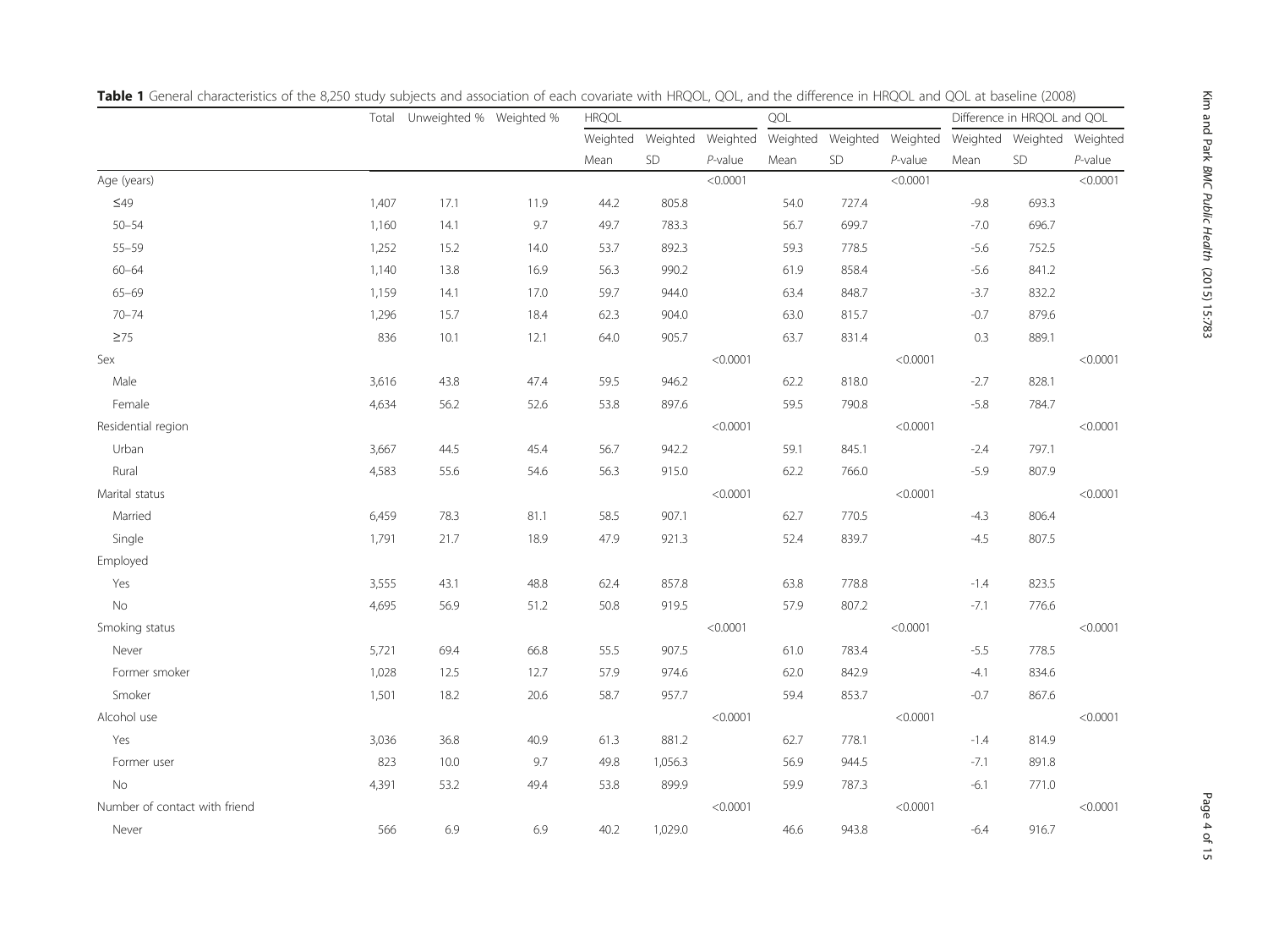| 3-6 times a year                               | 591   | 7.2     | 7.6     | 53.3 | 843.1   |          | 60.6 | 667.0 |          | $-7.3$  | 762.8 |          |
|------------------------------------------------|-------|---------|---------|------|---------|----------|------|-------|----------|---------|-------|----------|
| 1-2 times a month                              | 1,645 | 19.9    | 20.7    | 58.7 | 890.7   |          | 61.5 | 759.8 |          | $-2.8$  | 814.6 |          |
| 1-2 times a week                               | 2,807 | 34.0    | 33.7    | 57.4 | 885.0   |          | 61.5 | 771.0 |          | $-4.1$  | 787.8 |          |
| Every day                                      | 2,641 | 32.0    | 31.1    | 58.4 | 921.9   |          | 62.7 | 808.6 |          | $-4.3$  | 801.0 |          |
| Self-rated health                              |       |         |         |      |         | < 0.0001 |      |       | < 0.0001 |         |       | < 0.0001 |
| Good                                           | 2,866 | 34.7    | 38.7    | 68.0 | 786.5   |          | 67.2 | 714.7 |          | 0.8     | 791.7 |          |
| Normal                                         | 2,987 | 36.2    | 35.3    | 57.5 | 712.6   |          | 61.0 | 726.2 |          | $-3.6$  | 716.9 |          |
| Bad                                            | 2,397 | 29.1    | 25.9    | 37.9 | 831.9   |          | 50.8 | 833.4 |          | $-12.9$ | 815.7 |          |
| Depressive symptoms                            |       |         |         |      |         | < 0.0001 |      |       | < 0.0001 |         |       | < 0.0001 |
| Yes                                            | 613   | 7.4     | $7.0\,$ | 35.8 | 959.4   |          | 44.0 | 914.0 |          | $-8.2$  | 943.0 |          |
| No                                             | 7,637 | 92.6    | 93.0    | 58.0 | 889.6   |          | 62.0 | 768.6 |          | $-4.0$  | 793.3 |          |
| Number of chronic diseases                     |       |         |         |      |         | < 0.0001 |      |       | < 0.0001 |         |       | < 0.0001 |
| $\mathbb O$                                    | 7,131 | 86.4    | 86.9    | 57.9 | 912.6   |          | 61.5 | 792.7 |          | $-3.6$  | 798.1 |          |
| $\mathbf{1}$                                   | 963   | 11.7    | 11.3    | 48.3 | 906.5   |          | 56.8 | 837.0 |          | $-8.6$  | 823.6 |          |
| $\geq$ 2                                       | 156   | 1.9     | $1.8\,$ | 38.6 | 928.1   |          | 50.8 | 910.7 |          | $-12.2$ | 871.3 |          |
| Number of offspring                            |       |         |         |      |         | < 0.0001 |      |       | < 0.0001 |         |       | < 0.0001 |
| $\mathbf 0$                                    | 205   | 2.5     | 2.7     | 46.0 | 1,058.7 |          | 44.9 | 956.5 |          | 1.1     | 851.3 |          |
| 1                                              | 543   | 6.6     | 7.5     | 56.5 | 1,024.3 |          | 59.1 | 886.3 |          | $-2.5$  | 929.0 |          |
| $\overline{2}$                                 | 2,812 | 34.1    | 25.3    | 60.9 | 924.9   |          | 63.2 | 831.3 |          | $-2.3$  | 824.3 |          |
| 3                                              | 2,089 | 25.3    | 12.6    | 57.6 | 905.0   |          | 62.2 | 770.2 |          | $-4.7$  | 796.4 |          |
| $\overline{4}$                                 | 1,223 | 14.8    | 12.8    | 51.3 | 857.9   |          | 58.0 | 755.7 |          | $-6.7$  | 738.6 |          |
| $\geq 5$                                       | 1,378 | 16.7    | 39.2    | 48.2 | 821.9   |          | 57.6 | 695.7 |          | $-9.5$  | 737.2 |          |
| Total                                          | 8,250 | 100.0   | 100.0   | 56.5 | 927.2   |          | 60.8 | 804.8 |          | $-4.3$  | 806.6 |          |
| Gap between income and subjective social class |       |         |         |      |         | < 0.0001 |      |       | < 0.0001 |         |       | < 0.0001 |
| HH [High-High]                                 | 176   | 2.1     | 2.3     | 73.1 | 785.9   |          | 78.9 | 564.8 |          | $-5.8$  | 759.6 |          |
| HM [High-Mid]                                  | 1,986 | 24.1    | 27.5    | 66.0 | 783.1   |          | 69.7 | 615.1 |          | $-3.7$  | 750.6 |          |
| HL [High-Low]                                  | 638   | 7.7     | 8.8     | 58.2 | 870.6   |          | 58.1 | 765.2 |          | 0.1     | 932.7 |          |
| MH [Mid-High]                                  | 45    | $0.6\,$ | 0.5     | 59.0 | 875.7   |          | 73.0 | 748.7 |          | $-14.0$ | 712.7 |          |
| MM [Mid-Mid]                                   | 1,253 | 15.2    | 15.2    | 60.9 | 837.1   |          | 66.9 | 643.4 |          | $-6.0$  | 807.2 |          |
| ML [Mid-Low]                                   | 1,453 | 17.6    | 17.9    | 49.6 | 906.1   |          | 52.2 | 757.5 |          | $-2.6$  | 879.9 |          |
| LH [Low-High]                                  | 45    | $0.6\,$ | 0.4     | 61.3 | 892.4   |          | 70.2 | 723.1 |          | $-8.9$  | 442.6 |          |
| LM [Low-Mid]                                   | 968   | 11.7    | 10.3    | 57.2 | 805.4   |          | 65.1 | 634.4 |          | $-7.9$  | 740.5 |          |
|                                                |       |         |         |      |         |          |      |       |          |         |       |          |

Table 1 General characteristics of the 8,250 study subjects and association of each covariate with HRQOL, QOL, and the difference in HRQOL and QOL at baseline (2008) (Continued)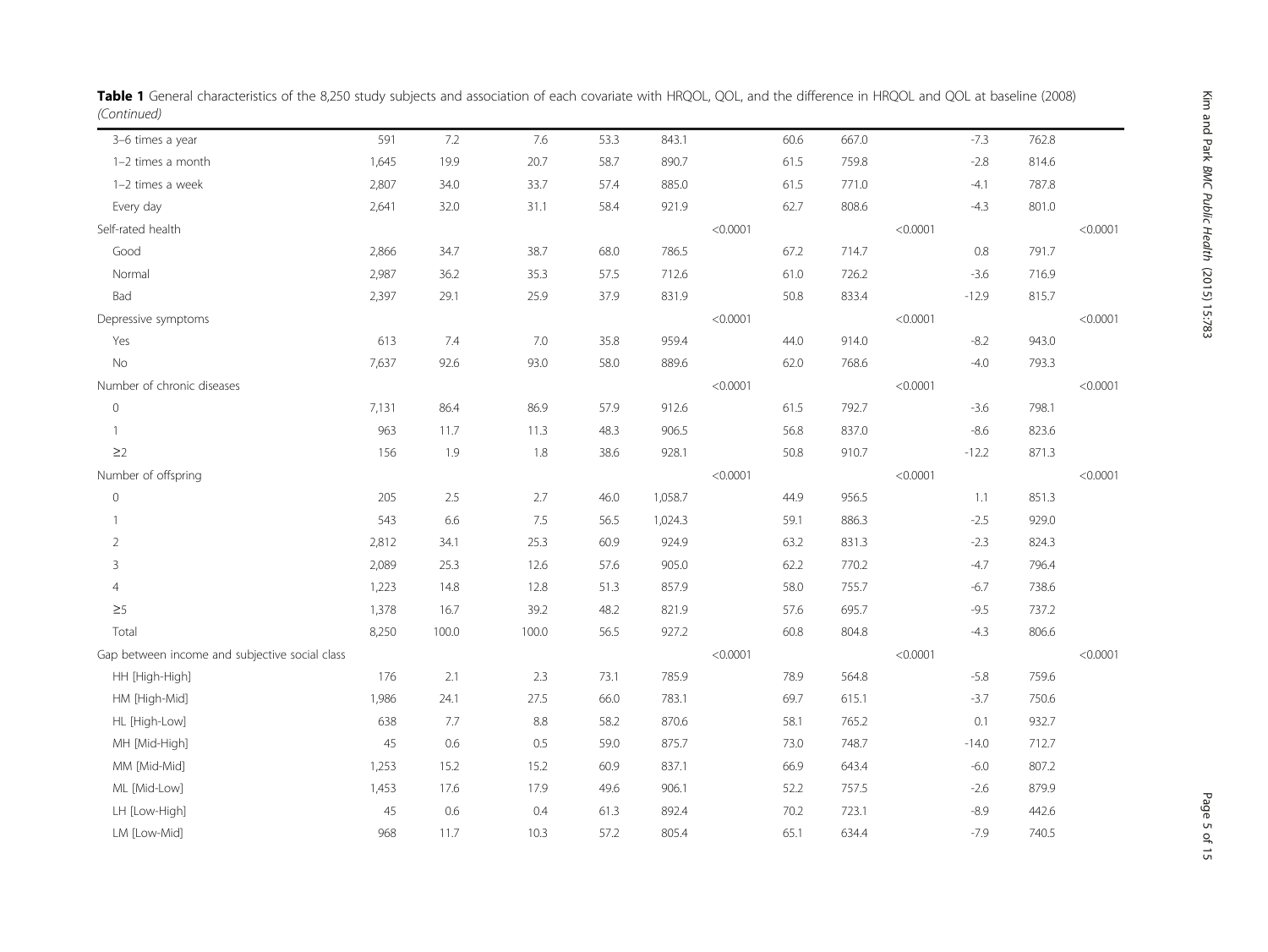| LL [Low-Low]                                      | 1,686 | 20.4  | 17.3  | 40.9 | 851.4 |          | 46.0 | 775.3 |          | $-5.2$  | 777.9   |          |
|---------------------------------------------------|-------|-------|-------|------|-------|----------|------|-------|----------|---------|---------|----------|
| Gap between education and subjective social class |       |       |       |      |       | < 0.0001 |      |       | < 0.0001 |         |         | < 0.0001 |
| HH [High-High]                                    | 94    | 1.1   | 1.2   | 76.0 | 709.5 |          | 81.4 | 495.6 |          | $-5.4$  | 629.2   |          |
| HM [High-Mid]                                     | 575   | 7.0   | 8.2   | 67.4 | 812.2 |          | 70.2 | 673.4 |          | $-2.8$  | 718.7   |          |
| HL [High-Low]                                     | 134   | 1.6   | 1.9   | 55.5 | 977.7 |          | 52.5 | 843.0 |          | 3.0     | 1,040.5 |          |
| MH [Mid-High]                                     | 92    | 1.1   | $1.1$ | 69.5 | 867.8 |          | 75.7 | 619.7 |          | $-6.2$  | 755.5   |          |
| MM [Mid-Mid]                                      | 1,435 | 17.4  | 19.6  | 65.7 | 774.0 |          | 69.0 | 610.8 |          | $-3.3$  | 745.8   |          |
| ML [Mid-Low]                                      | 669   | 8.1   | 9.3   | 54.0 | 932.4 |          | 54.3 | 835.9 |          | $-0.3$  | 922.9   |          |
| LH [Low-High]                                     | 80    | 1.0   | 0.8   | 59.5 | 854.4 |          | 71.7 | 742.9 |          | $-12.2$ | 741.1   |          |
| LM [Low-Mid]                                      | 2,197 | 26.6  | 25.1  | 59.2 | 821.7 |          | 66.6 | 631.0 |          | $-7.4$  | 785.9   |          |
| LL [Low-Low]                                      | 2,974 | 36.1  | 32.7  | 45.7 | 893.6 |          | 49.9 | 771.8 |          | $-4.2$  | 816.7   |          |
| Gap between income and subjective social class    |       |       |       |      |       | < 0.0001 |      |       | < 0.0001 |         |         | < 0.0001 |
| Overestimation of socioeconomic stratum           | 1,058 | 12.8  | 54.1  | 59.3 | 905.1 |          | 62.0 | 781.4 |          | $-2.7$  | 830.5   |          |
| Accurate                                          | 3,115 | 37.8  | 11.1  | 57.5 | 812.2 |          | 65.6 | 647.0 |          | $-8.1$  | 730.4   |          |
| Underestimation of socioeconomic stratum          | 4,077 | 49.4  | 34.7  | 51.7 | 959.9 |          | 57.3 | 858.6 |          | $-5.6$  | 788.7   |          |
| Gap between education and subjective social class |       |       |       |      |       | < 0.0001 |      |       | < 0.0001 |         |         | < 0.0001 |
| Overestimation of socioeconomic stratum           | 2,369 | 28.7  | 19.4  | 59.8 | 938.0 |          | 60.8 | 857.0 |          | $-1.0$  | 860.2   |          |
| Accurate                                          | 4,503 | 54.6  | 27.0  | 59.6 | 828.7 |          | 67.1 | 639.8 |          | $-7.5$  | 783.8   |          |
| Underestimation of socioeconomic stratum          | 1,378 | 16.7  | 53.6  | 53.7 | 956.4 |          | 57.6 | 832.0 |          | $-3.9$  | 791.3   |          |
| Income                                            |       |       |       |      |       | < 0.0001 |      |       | < 0.0001 |         |         | < 0.0001 |
| Low                                               | 2,699 | 32.7  | 28.0  | 47.2 | 894.4 |          | 53.4 | 816.3 |          | $-6.2$  | 761.9   |          |
| Middle                                            | 2,751 | 33.4  | 33.5  | 54.8 | 907.7 |          | 59.1 | 777.5 |          | $-4.3$  | 849.3   |          |
| High                                              | 2,800 | 33.9  | 38.5  | 64.7 | 822.9 |          | 67.6 | 697.7 |          | $-3.0$  | 800.0   |          |
| Subjective Social Class                           |       |       |       |      |       | < 0.0001 |      |       | < 0.0001 |         |         | < 0.0001 |
| Low                                               | 3,777 | 45.8  | 44.0  | 47.9 | 917.0 |          | 50.9 | 789.6 |          | $-3.1$  | 849.3   |          |
| Middle                                            | 4,207 | 51.0  | 52.9  | 62.9 | 818.9 |          | 68.0 | 633.2 |          | $-5.2$  | 768.8   |          |
| High                                              | 266   | 3.2   | 3.2   | 69.5 | 854.3 |          | 76.9 | 640.7 |          | $-7.4$  | 716.4   |          |
| Education                                         |       |       |       |      |       | < 0.0001 |      |       | < 0.0001 |         |         | < 0.0001 |
| ≤Middle school                                    | 5,251 | 63.7  | 58.6  | 51.7 | 906.7 |          | 57.3 | 794.6 |          | $-5.7$  | 805.9   |          |
| High school                                       | 2,196 | 26.6  | 30.1  | 62.2 | 866.7 |          | 64.7 | 759.2 |          | $-2.5$  | 807.0   |          |
| $\geq$ College                                    | 803   | 9.7   | 11.3  | 66.3 | 869.3 |          | 68.4 | 779.8 |          | $-2.1$  | 779.7   |          |
| Total                                             | 8,250 | 100.0 | 100.0 | 56.5 | 927.2 |          | 60.8 | 804.8 |          | $-4.3$  | 806.6   |          |

Table 1 General characteristics of the 8,250 study subjects and association of each covariate with HRQOL, QOL, and the difference in HRQOL and QOL at baseline (2008) (Continued)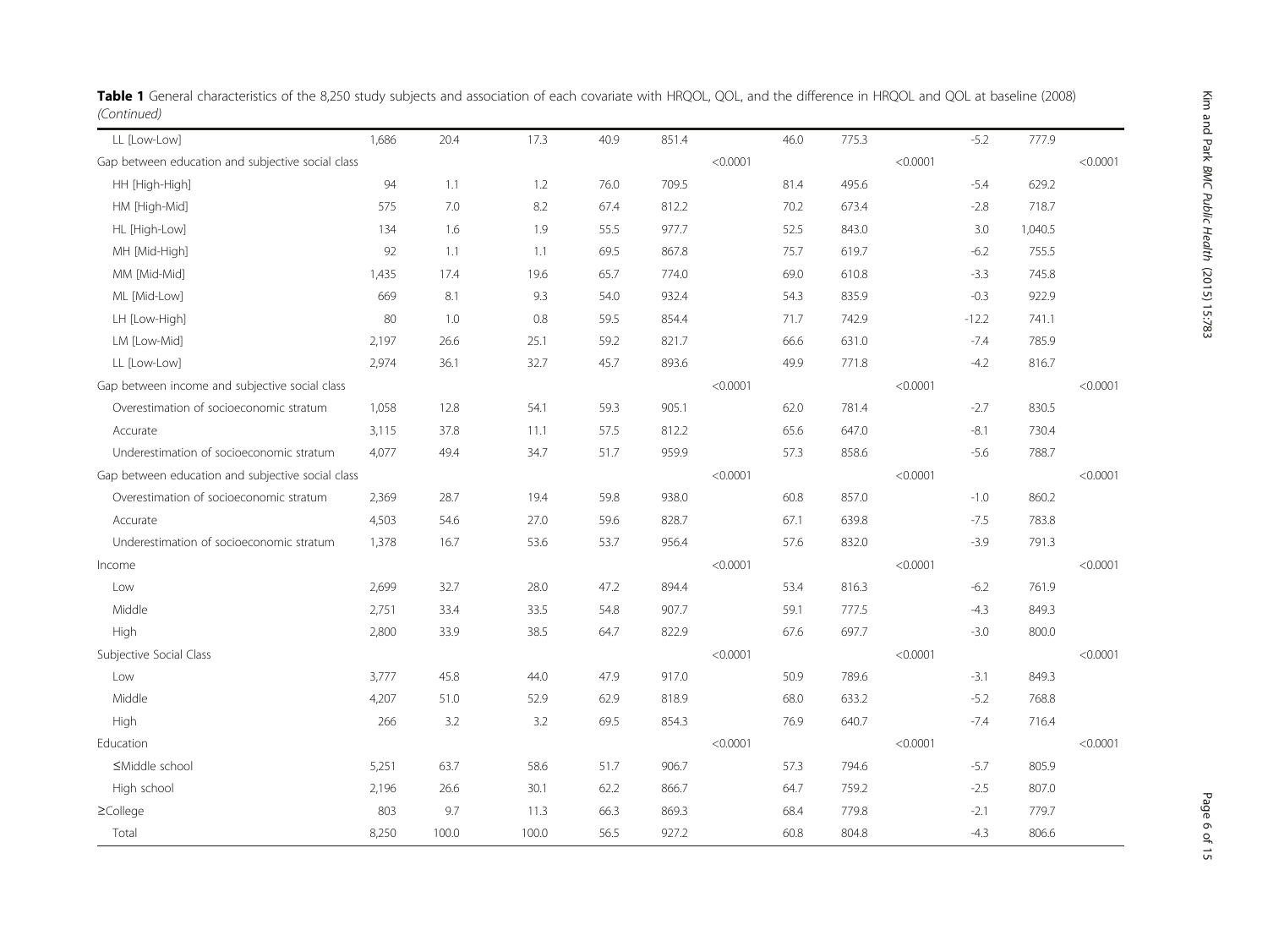<span id="page-6-0"></span>Table 2 Adjusted effect of gap between household income or education and subjective social class on difference between HRQOL and QOL

|                                          |                  |       | Difference between HRQOL and QOL |          |          |           |       |          |          |            |
|------------------------------------------|------------------|-------|----------------------------------|----------|----------|-----------|-------|----------|----------|------------|
|                                          | Household income |       |                                  |          |          | Education |       |          |          |            |
|                                          | Estimate         | SE    | 95 % CI                          |          | P-value  | Estimate  | SE    | 95 % CI  |          | $P$ -value |
| Scale of estimation                      |                  |       |                                  |          |          |           |       |          |          |            |
| Overestimation of socioeconomic stratum  | $-2.724$         | 0.455 | $-3.616$                         | $-1.832$ | < 0.0001 | $-2.553$  | 0.318 | $-3.176$ | $-1.929$ | < 0.0001   |
| Accurate                                 | ref              |       |                                  |          |          | ref       |       |          |          |            |
| Underestimation of socioeconomic stratum | 0.134            | 0.324 | $-0.500$                         | 0.768    | 0.678    | 0.612     | 0.373 | $-0.119$ | 1.343    | 0.101      |
| Age (years)                              |                  |       |                                  |          |          |           |       |          |          |            |
| $\leq 49$                                | ref              |       |                                  |          |          | ref       |       |          |          |            |
| $50 - 54$                                | $-0.201$         | 0.572 | $-1.322$                         | 0.920    | 0.725    | 0.105     | 0.570 | $-1.013$ | 1.223    | 0.854      |
| $55 - 59$                                | $-2.068$         | 0.591 | $-3.225$                         | $-0.910$ | 0.001    | $-1.587$  | 0.589 | $-2.741$ | $-0.433$ | 0.007      |
| $60 - 64$                                | $-2.367$         | 0.613 | $-3.569$                         | $-1.165$ | 0.000    | $-2.079$  | 0.611 | $-3.277$ | $-0.881$ | 0.001      |
| $65 - 69$                                | $-1.888$         | 0.658 | $-3.177$                         | $-0.598$ | 0.004    | $-1.868$  | 0.656 | $-3.153$ | $-0.582$ | 0.004      |
| $70 - 74$                                | $-2.114$         | 0.736 | $-3.556$                         | $-0.671$ | 0.004    | $-2.447$  | 0.735 | $-3.887$ | $-1.007$ | 0.001      |
| $\geq 75$                                | $-2.937$         | 0.758 | $-4.423$                         | $-1.451$ | 0.000    | $-3.159$  | 0.756 | $-4.640$ | $-1.678$ | < 0.0001   |
| Sex                                      |                  |       |                                  |          |          |           |       |          |          |            |
| Male                                     | 0.421            | 0.419 | $-0.400$                         | 1.242    | 0.314    | $-0.327$  | 0.414 | $-1.138$ | 0.484    | 0.430      |
| Female                                   | ref              |       |                                  |          |          | ref       |       |          |          |            |
| Residential region                       |                  |       |                                  |          |          |           |       |          |          |            |
| Urban                                    | 1.935            | 0.278 | 1.389                            | 2.480    | < 0.0001 | 1.640     | 0.278 | 1.096    | 2.184    | < 0.0001   |
| Rural                                    | ref              |       |                                  |          |          | ref       |       |          |          |            |
| Income (Education)                       |                  |       |                                  |          |          |           |       |          |          |            |
| Low                                      | 1.880            | 0.482 | 0.935                            | 2.825    | 0.030    | 2.876     | 0.433 | 2.028    | 3.724    | < 0.0001   |
| Middle                                   | 0.604            | 0.473 | $-0.324$                         | 1.532    | 0.292    | 2.579     | 0.347 | 1.899    | 3.259    | < 0.0001   |
| High                                     | ref              |       |                                  |          |          | ref       |       |          |          |            |
| Marital status                           |                  |       |                                  |          |          |           |       |          |          |            |
| Married                                  | $-3.270$         | 0.389 | $-4.032$                         | $-2.507$ | < 0.0001 | $-2.442$  | 0.397 | $-3.219$ | $-1.664$ | < 0.0001   |
| Single                                   | ref              |       |                                  |          |          | ref       |       |          |          |            |
| Employed                                 |                  |       |                                  |          |          |           |       |          |          |            |
| Yes                                      | 1.108            | 0.327 | 0.466                            | 1.750    | 0.001    | 1.849     | 0.328 | 1.205    | 2.492    | < 0.0001   |
| No                                       | ref              |       |                                  |          |          | ref       |       |          |          |            |
| Smoking status                           |                  |       |                                  |          |          |           |       |          |          |            |
| Never                                    | $-1.786$         | 0.434 | $-2.637$                         | $-0.936$ | < 0.0001 | $-1.870$  | 0.432 | $-2.716$ | $-1.024$ | < 0.0001   |
| Former smoker                            | $-1.209$         | 0.482 | $-2.154$                         | $-0.264$ | 0.013    | $-1.160$  | 0.481 | $-2.102$ | $-0.217$ | 0.016      |
| Smoker                                   | ref              |       |                                  |          |          | ref       |       |          |          |            |
| Alcohol use                              |                  |       |                                  |          |          |           |       |          |          |            |
| Yes                                      | 0.926            | 0.348 | 0.245                            | 1.608    | 0.008    | 1.072     | 0.347 | 0.392    | 1.752    | 0.002      |
| Former user                              | $-0.029$         | 0.490 | $-0.989$                         | 0.931    | 0.953    | 0.010     | 0.489 | $-0.948$ | 0.968    | 0.984      |
| No                                       | ref              |       |                                  |          |          | ref       |       |          |          |            |
| Number of contact with friend            |                  |       |                                  |          |          |           |       |          |          |            |
| Never                                    | $-0.056$         | 0.596 | $-1.223$                         | 1.111    | 0.925    | $-0.220$  | 0.594 | $-1.385$ | 0.945    | 0.711      |
| 3-6 times a year                         | $-0.632$         | 0.526 | $-1.663$                         | 0.398    | 0.229    | $-0.657$  | 0.525 | $-1.685$ | 0.372    | 0.211      |
| 1-2 times a month                        | 0.117            | 0.389 | $-0.645$                         | 0.879    | 0.764    | 0.224     | 0.388 | $-0.537$ | 0.984    | 0.565      |
| 1-2 times a week                         | 0.295            | 0.340 | $-0.370$                         | 0.961    | 0.384    | 0.277     | 0.339 | $-0.387$ | 0.941    | 0.413      |
| Every day                                | ref              |       |                                  |          |          | ref       |       |          |          |            |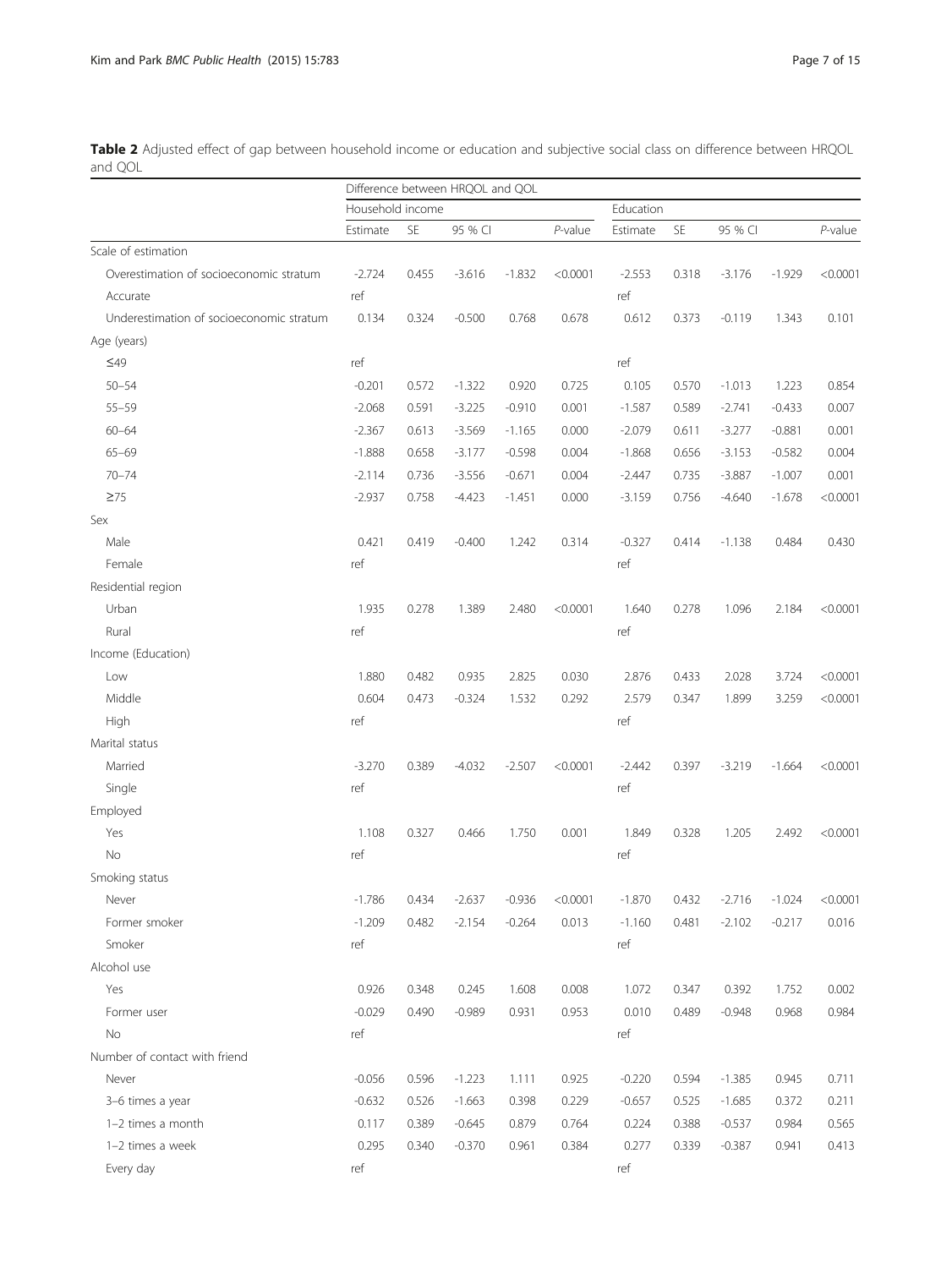| Self-rated health          |          |       |          |          |          |          |       |          |        |          |
|----------------------------|----------|-------|----------|----------|----------|----------|-------|----------|--------|----------|
| Good                       | 11.978   | 0.412 | 11.171   | 12.785   | < 0.0001 | 12.173   | 0.410 | 11.369   | 12.976 | < 0.0001 |
| Normal                     | 8.307    | 0.373 | 7.577    | 9.037    | < 0.0001 | 8.359    | 0.371 | 7.631    | 9.087  | < 0.0001 |
| Bad                        | ref      |       |          |          |          | ref      |       |          |        |          |
| Depressive symptoms        |          |       |          |          |          |          |       |          |        |          |
| Yes                        | $-0.331$ | 0.569 | $-1.446$ | 0.785    | 0.562    | $-0.585$ | 0.568 | $-1.699$ | 0.528  | 0.303    |
| No                         | ref      |       |          |          |          | ref      |       |          |        |          |
| Number of chronic diseases |          |       |          |          |          |          |       |          |        |          |
| 0                          | 1.854    | 1.088 | $-0.278$ | 3.986    | 0.089    | 1.903    | 1.085 | $-0.224$ | 4.029  | 0.080    |
|                            | 0.860    | 1.141 | $-1.376$ | 3.095    | 0.451    | 0.912    | 1.138 | $-1.318$ | 3.143  | 0.423    |
| $\geq$ 2                   | ref      |       |          |          |          | ref      |       |          |        |          |
| Number of offspring        |          |       |          |          |          |          |       |          |        |          |
| 0                          | 4.441    | 0.852 | 2.772    | 6.110    | < 0.0001 | 4.262    | 0.849 | 2.597    | 5.926  | < 0.0001 |
|                            | 0.275    | 0.530 | $-0.764$ | 1.314    | 0.605    | $-0.024$ | 0.530 | $-1.062$ | 1.014  | 0.964    |
| $\overline{2}$             | ref      |       |          |          |          | ref      |       |          |        |          |
| 3                          | $-0.048$ | 0.360 | $-0.754$ | 0.659    | 0.895    | 0.140    | 0.359 | $-0.564$ | 0.845  | 0.697    |
| $\overline{4}$             | $-0.192$ | 0.485 | $-1.143$ | 0.759    | 0.693    | 0.190    | 0.483 | $-0.756$ | 1.136  | 0.695    |
| $\geq 5$                   | $-1.305$ | 0.531 | $-2.346$ | $-0.263$ | 0.016    | $-0.922$ | 0.529 | $-1.957$ | 0.114  | 0.085    |
| Year of survey             |          |       |          |          |          |          |       |          |        |          |
| 2008                       | $-0.036$ | 0.273 | $-0.570$ | 0.498    | 0.894    | $-0.037$ | 0.272 | $-0.570$ | 0.496  | 0.892    |
| 2010                       | ref      |       |          |          |          | ref      |       |          |        |          |

Table 2 Adjusted effect of gap between household income or education and subjective social class on difference between HRQOL and QOL (Continued)

Table [2](#page-6-0) shows the effects of various variables of interest on the difference between HRQOL and QOL. The baseline weighted mean differences between yearly HRQOL and QOL among individuals whose household income matched their subjective social class was −5.8 for individuals with high incomes and of high social class, −6.0 for those with medium incomes and of medium social class, and −5.2 for those with low incomes and of low social class (Table [2](#page-6-0)). In addition, Table [2](#page-6-0) includes a scale indicating the effects of overestimated, accurate, or underestimated socioeconomic status, as reflected in subjective assessments of social class. When an individual's subjective social class was higher than his/her socioeconomic status, as measured by household income, the difference between HRQOL and QOL was  $-2.724$  ( $P < 0.0001$ ); when an individual's subjective social class was higher than his/her socioeconomic status, as measured by education, the difference between the two measures was  $-2.553$  ( $P < 0.0001$ ).

Table [3](#page-8-0) indicates the impact of the gap between subjective social class and household income (Fig. [1](#page-10-0)) and education (Fig. [2](#page-10-0)) on the difference between HRQOL and QOL scores (Table [3\)](#page-8-0). Individuals with low household incomes and of low subjective social class were the most likely to display a positive difference between HRQOL and QOL scores ( $B = 4.796$ ;  $P < 0.0001$ ),

while those with high household incomes and of high subjective social class were the least likely to exhibit such a discrepancy (B =  $-3.625$ , P = 0.000). Similarly, individuals with a low education level and of low subjective social status were the most likely to exhibit a positive difference between HRQOL and QOL scores ( $B = 4.670$ ;  $P <$ 0.0001), while individuals with a high education level and of high subjective social status were the least likely to do so  $(B = -3.115, 95 %$  CI: 0.568–0.862).

In addition, we analyzed the associations between HRQOL and QOL discrepancies and socioeconomic status (as measured by household income and education) and subjective social class (Table 4). The adjusted effect of the gap between socioeconomic status and subjective social class on the difference between HRQOL and QOL increased across the socioeconomic spectrum, but similar findings were not found with respect to household income.

# **Discussion**

In this study, our primary purpose was to investigate the impact of disadvantaged socioeconomic status and subjective social class on QOL measurement tools (QOL and HRQOL). Furthermore, we focused on determining which dependent variable (HRQOL or QOL) is more heavily influenced by socioeconomic variables.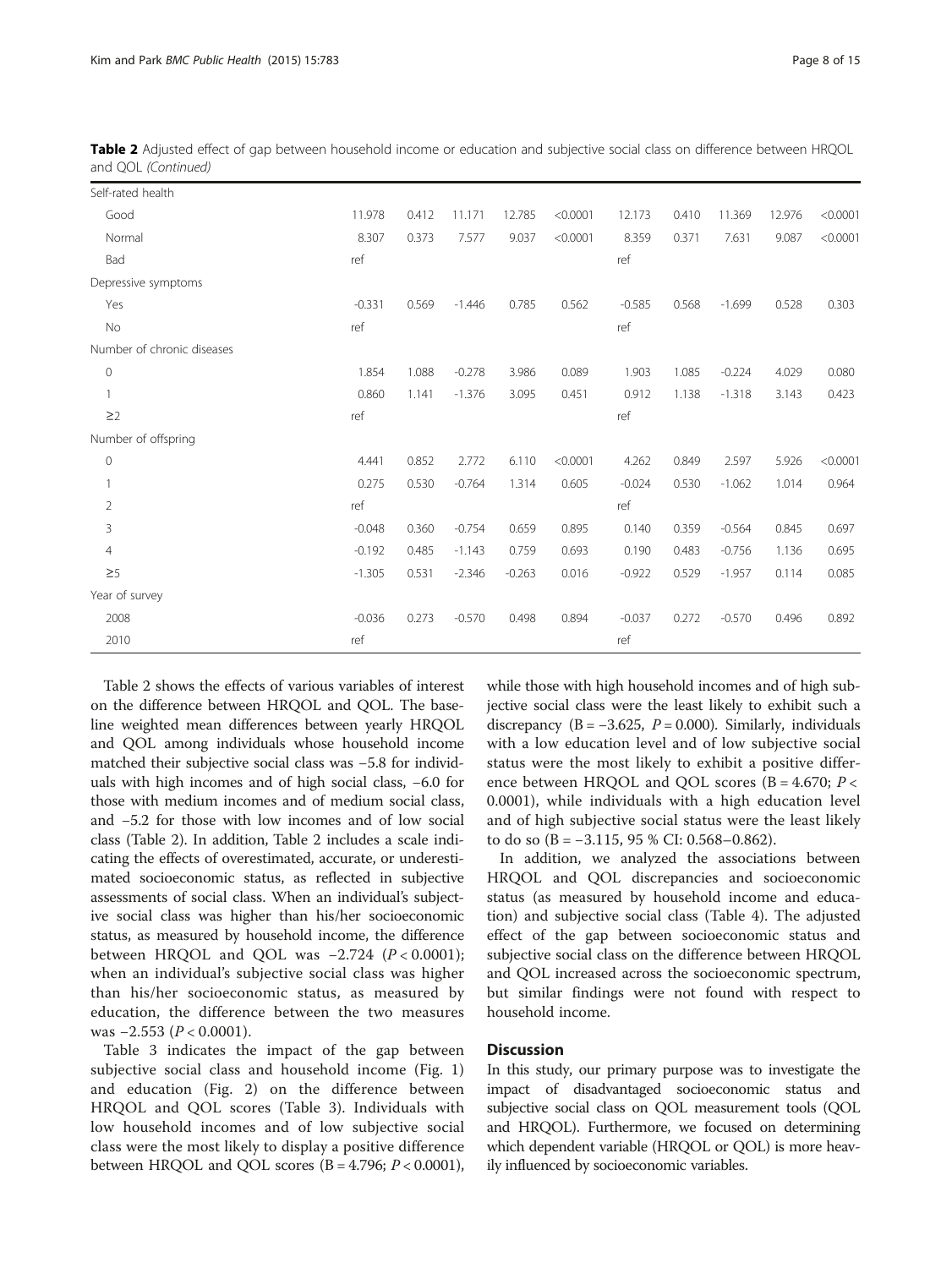<span id="page-8-0"></span>

| Table 3 Adjusted effect of gap between household income or education levels and subjective social class on difference between |  |  |  |  |  |  |
|-------------------------------------------------------------------------------------------------------------------------------|--|--|--|--|--|--|
| HRQOL and QOL                                                                                                                 |  |  |  |  |  |  |

|                                                               | Difference between HRQOL and QOL |           |          |          |            |           |           |          |          |            |
|---------------------------------------------------------------|----------------------------------|-----------|----------|----------|------------|-----------|-----------|----------|----------|------------|
|                                                               | Household income                 |           |          |          |            | Education |           |          |          |            |
|                                                               | Estimate                         | <b>SE</b> | 95 % CI  |          | $P$ -value | Estimate  | <b>SE</b> | 95 % CI  |          | $P$ -value |
| Gap between socioeconomic stratum and subjective social class |                                  |           |          |          |            |           |           |          |          |            |
| HH [High-High]                                                | $-3.625$                         | 0.944     | $-5.476$ | $-1.774$ | 0.000      | $-3.115$  | 1.215     | $-5.497$ | $-0.732$ | 0.011      |
| HM [High-Mid]                                                 | $-1.233$                         | 0.454     | $-2.123$ | $-0.344$ | 0.007      | 0.351     | 0.565     | $-0.756$ | 1.458    | 0.534      |
| HL [High-Low]                                                 | 2.436                            | 0.595     | 1.270    | 3.602    | < 0.0001   | 5.398     | 1.009     | 3.420    | 7.375    | < .0001    |
| MH [Mid-High]                                                 | $-2.572$                         | 1.907     | $-6.310$ | 1.167    | 0.178      | $-1.559$  | 1.264     | $-4.035$ | 0.918    | 0.218      |
| MM [Mid-Mid]                                                  | ref                              |           |          |          |            | ref       |           |          |          |            |
| ML [Mid-Low]                                                  | 4.186                            | 0.473     | 3.258    | 5.114    | < 0.0001   | 4.155     | 0.544     | 3.089    | 5.222    | < .0001    |
| LH [Low-High]                                                 | $-2.875$                         | 1.976     | $-6.749$ | 0.998    | 0.146      | $-1.697$  | 1.417     | $-4.475$ | 1.081    | 0.231      |
| LM [Low-Mid]                                                  | $-0.251$                         | 0.549     | $-1.326$ | 0.824    | 0.647      | 0.348     | 0.430     | $-0.495$ | 1.190    | 0.419      |
| LL [Low-Low]                                                  | 4.796                            | 0.512     | 3.792    | 5.800    | < 0.0001   | 4.670     | 0.445     | 3.799    | 5.541    | < .0001    |
| Age (years)                                                   |                                  |           |          |          |            |           |           |          |          |            |
| $\leq 49$                                                     | ref                              |           |          |          |            | ref       |           |          |          |            |
| $50 - 54$                                                     | $-0.026$                         | 0.568     | $-1.140$ | 1.087    | 0.963      | 0.002     | 0.568     | $-1.112$ | 1.115    | 0.998      |
| $55 - 59$                                                     | $-1.881$                         | 0.587     | $-3.031$ | $-0.730$ | 0.001      | $-1.832$  | 0.587     | $-2.983$ | $-0.681$ | 0.002      |
| $60 - 64$                                                     | $-2.473$                         | 0.611     | $-3.670$ | $-1.276$ | < 0.0001   | $-2.422$  | 0.611     | $-3.619$ | $-1.225$ | < 0.0001   |
| $65 - 69$                                                     | $-2.311$                         | 0.656     | $-3.596$ | $-1.026$ | 0.000      | $-2.260$  | 0.656     | $-3.546$ | $-0.975$ | 0.001      |
| $70 - 74$                                                     | $-2.953$                         | 0.734     | $-4.391$ | $-1.514$ | < 0.0001   | $-2.897$  | 0.734     | $-4.337$ | $-1.458$ | < 0.0001   |
| $\geq 75$                                                     | $-3.613$                         | 0.755     | $-5.093$ | $-2.133$ | < 0.0001   | $-3.563$  | 0.756     | $-5.044$ | $-2.082$ | < 0.0001   |
| Sex                                                           |                                  |           |          |          |            |           |           |          |          |            |
| Male                                                          | 0.304                            | 0.416     | $-0.511$ | 1.120    | 0.464      | 0.296     | 0.416     | $-0.520$ | 1.111    | 0.477      |
| Female                                                        | ref                              |           |          |          |            | ref       |           |          |          |            |
| Residential region                                            |                                  |           |          |          |            |           |           |          |          |            |
| Urban                                                         | 1.716                            | 0.277     | 1.174    | 2.259    | < 0.0001   | 1.700     | 0.277     | 1.157    | 2.242    | < 0.0001   |
| Rural                                                         | ref                              |           |          |          |            | ref       |           |          |          |            |
| Income (Education)                                            |                                  |           |          |          |            |           |           |          |          |            |
| Low                                                           | 0.057                            | 0.499     | $-0.922$ | 1.036    | 0.917      | 1.540     | 0.445     | 0.668    | 2.411    | 0.001      |
| Middle                                                        | $-0.330$                         | 0.478     | $-1.267$ | 0.608    | 0.540      | 1.292     | 0.362     | 0.583    | 2.002    | 0.000      |
| High                                                          | ref                              |           |          |          |            | ref       |           |          |          |            |
| Marital status                                                |                                  |           |          |          |            |           |           |          |          |            |
| Married                                                       | -2.179                           | 0.396     | -2.955   | -1.404   | < 0.0001   | $-2.190$  | 0.396     | -2.965   | $-1.414$ | < 0.0001   |
| Single                                                        | ref                              |           |          |          |            | ref       |           |          |          |            |
| Employed                                                      |                                  |           |          |          |            |           |           |          |          |            |
| Yes                                                           | 1.504                            | 0.328     | 0.861    | 2.147    | < 0.0001   | 1.510     | 0.328     | 0.867    | 2.153    | < 0.0001   |
| <b>No</b>                                                     | ref                              |           |          |          |            | ref       |           |          |          |            |
| Smoking status                                                |                                  |           |          |          |            |           |           |          |          |            |
| Never                                                         | $-1.355$                         | 0.432     | $-2.202$ | $-0.509$ | 0.002      | $-1.340$  | 0.432     | $-2.187$ | $-0.493$ | 0.002      |
| Former smoker                                                 | $-0.848$                         | 0.480     | $-1.788$ | 0.092    | 0.078      | $-0.817$  | 0.480     | $-1.757$ | 0.123    | 0.089      |
| Smoker                                                        | ref                              |           |          |          |            | ref       |           |          |          |            |
| Alcohol use                                                   |                                  |           |          |          |            |           |           |          |          |            |
| Yes                                                           | 1.043                            | 0.346     | 0.366    | 1.720    | 0.003      | 1.066     | 0.346     | 0.389    | 1.743    | 0.002      |
| Former user                                                   | 0.004                            | 0.486     | $-0.949$ | 0.958    | 0.993      | 0.006     | 0.486     | $-0.947$ | 0.959    | 0.990      |
| No                                                            | ref                              |           |          |          |            | ref       |           |          |          |            |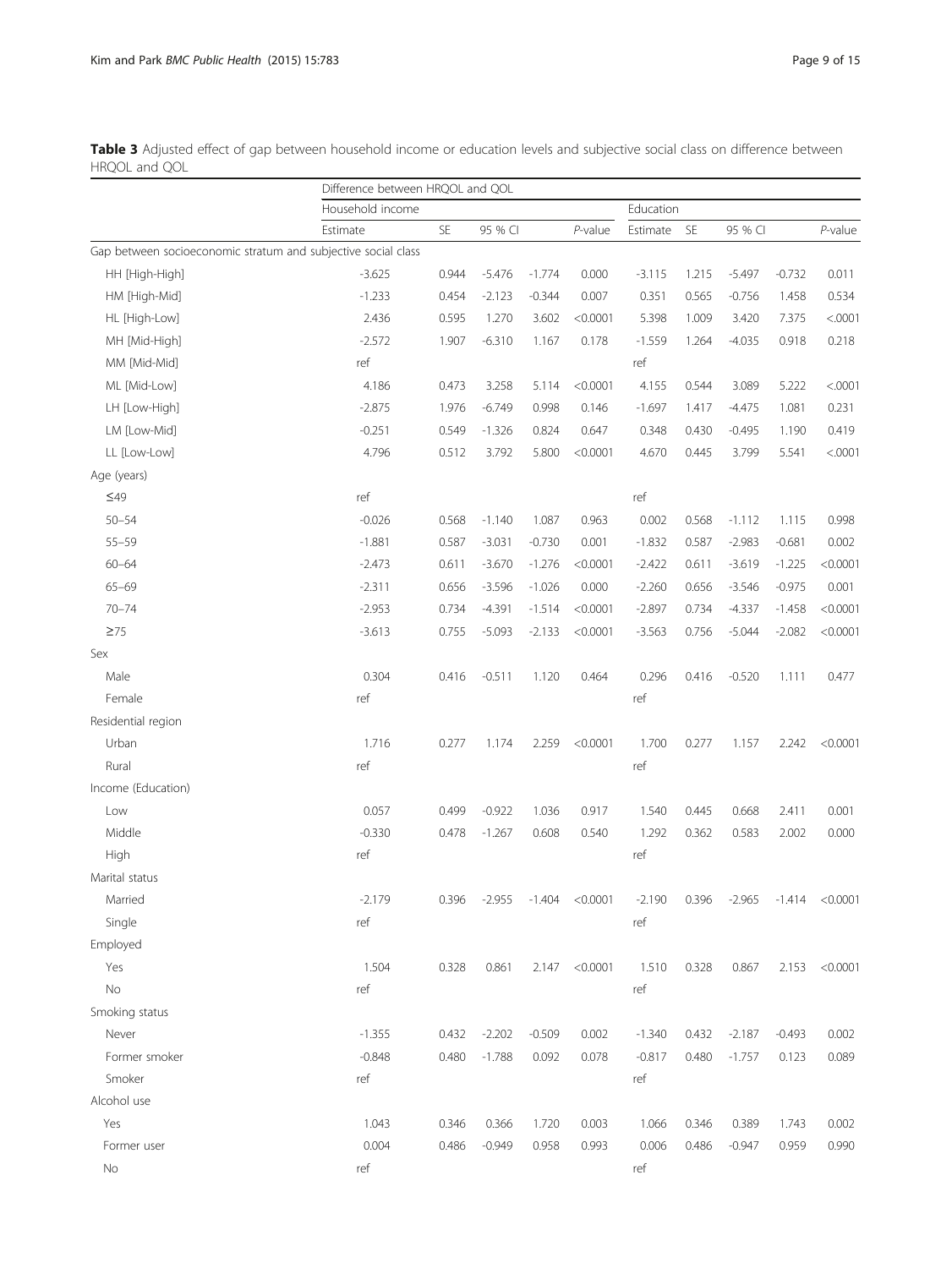Table 3 Adjusted effect of gap between household income or education levels and subjective social class on difference between HRQOL and QOL (Continued)

| Number of contact with friend |          |       |          |          |          |          |       |          |          |          |
|-------------------------------|----------|-------|----------|----------|----------|----------|-------|----------|----------|----------|
| Never                         | $-0.607$ | 0.592 | $-1.768$ | 0.554    | 0.306    | $-0.618$ | 0.593 | $-1.780$ | 0.543    | 0.297    |
| 3-6 times a year              | $-0.625$ | 0.522 | $-1.649$ | 0.399    | 0.232    | $-0.628$ | 0.523 | $-1.652$ | 0.396    | 0.230    |
| 1-2 times a month             | 0.229    | 0.386 | $-0.528$ | 0.986    | 0.553    | 0.224    | 0.386 | $-0.533$ | 0.981    | 0.563    |
| 1-2 times a week              | 0.313    | 0.337 | $-0.348$ | 0.974    | 0.354    | 0.329    | 0.337 | $-0.333$ | 0.990    | 0.330    |
| Every day                     | ref      |       |          |          |          | ref      |       |          |          |          |
| Self-rated health             |          |       |          |          |          |          |       |          |          |          |
| Good                          | 13.221   | 0.417 | 12.404   | 14.038   | < 0.0001 | 13.183   | 0.416 | 12.366   | 13.999   | < 0.0001 |
| Normal                        | 8.858    | 0.372 | 8.128    | 9.588    | < 0.0001 | 8.804    | 0.372 | 8.076    | 9.532    | < 0.0001 |
| Bad                           | ref      |       |          |          |          | ref      |       |          |          |          |
| Depressive symptoms           |          |       |          |          |          |          |       |          |          |          |
| Yes                           | $-0.733$ | 0.566 | $-1.842$ | 0.376    | 0.196    | $-0.696$ | 0.566 | $-1.805$ | 0.412    | 0.219    |
| No                            | ref      |       |          |          |          | ref      |       |          |          |          |
| Number of chronic diseases    |          |       |          |          |          |          |       |          |          |          |
| 0                             | 1.948    | 1.080 | $-0.169$ | 4.065    | 0.072    | 1.971    | 1.080 | $-0.146$ | 4.088    | 0.068    |
| $\mathbf{1}$                  | 1.038    | 1.133 | $-1.182$ | 3.258    | 0.360    | 1.056    | 1.133 | $-1.164$ | 3.277    | 0.351    |
| $\geq$ 2                      | ref      |       |          |          |          | ref      |       |          |          |          |
| Number of offspring           |          |       |          |          |          |          |       |          |          |          |
| $\mathbf 0$                   | 3.458    | 0.848 | 1.796    | 5.120    | 0.000    | 3.506    | 0.847 | 1.845    | 5.167    | < 0.0001 |
| $\mathbf{1}$                  | $-0.171$ | 0.527 | $-1.205$ | 0.862    | 0.746    | $-0.174$ | 0.527 | $-1.208$ | 0.860    | 0.742    |
| $\overline{2}$                | ref      |       |          |          |          | ref      |       |          |          |          |
| 3                             | 0.003    | 0.358 | $-0.698$ | 0.705    | 0.992    | $-0.018$ | 0.358 | $-0.720$ | 0.683    | 0.960    |
| $\overline{4}$                | $-0.216$ | 0.482 | $-1.160$ | 0.728    | 0.655    | $-0.228$ | 0.482 | $-1.173$ | 0.716    | 0.637    |
| $\geq 5$                      | $-1.394$ | 0.528 | $-2.428$ | $-0.360$ | 0.010    | $-1.412$ | 0.528 | $-2.446$ | $-0.377$ | 0.009    |
| Year of survey                |          |       |          |          |          |          |       |          |          |          |
| 2008                          | $-0.136$ | 0.271 | $-0.666$ | 0.395    | 0.616    | $-0.132$ | 0.271 | $-0.662$ | 0.399    | 0.627    |
| 2010                          | ref      |       |          |          |          | ref      |       |          |          |          |

Table 4 Adjusted effect of the gap between socioeconomic stratum and subjective social class on difference between HRQOL and QOL<sup>a</sup>

|                         |          | Difference between HRQOL and QOL |          |       |            |
|-------------------------|----------|----------------------------------|----------|-------|------------|
|                         | Estimate | <b>SE</b>                        | 95% CI   |       | $P$ -value |
| Income                  |          |                                  |          |       |            |
| Low                     | $-0.004$ | 0.497                            | $-0.978$ | 0.971 | 0.995      |
| Middle                  | $-0.375$ | 0.477                            | $-1.309$ | 0.559 | 0.489      |
| High                    | ref      |                                  |          |       |            |
| Education               |          |                                  |          |       |            |
| Low                     | 1.542    | 0.444                            | 0.672    | 2.413 | 0.001      |
| Middle                  | 1.300    | 0.360                            | 0.593    | 2.006 | 0.000      |
| High                    | ref      |                                  |          |       |            |
| Subjective social class |          |                                  |          |       |            |
| Low                     | 6.725    | 0.785                            | 5.186    | 8.264 | < 0.0001   |
| Middle                  | 2.413    | 0.754                            | 0.935    | 3.892 | 0.001      |
| High                    | ref      |                                  |          |       |            |

a<br>Models adjusted for age, sex, residential region, marital status, employment status, smoking status, alcohol consumption, number of contact with friend, selfrated health, depressive symptoms, and year of survey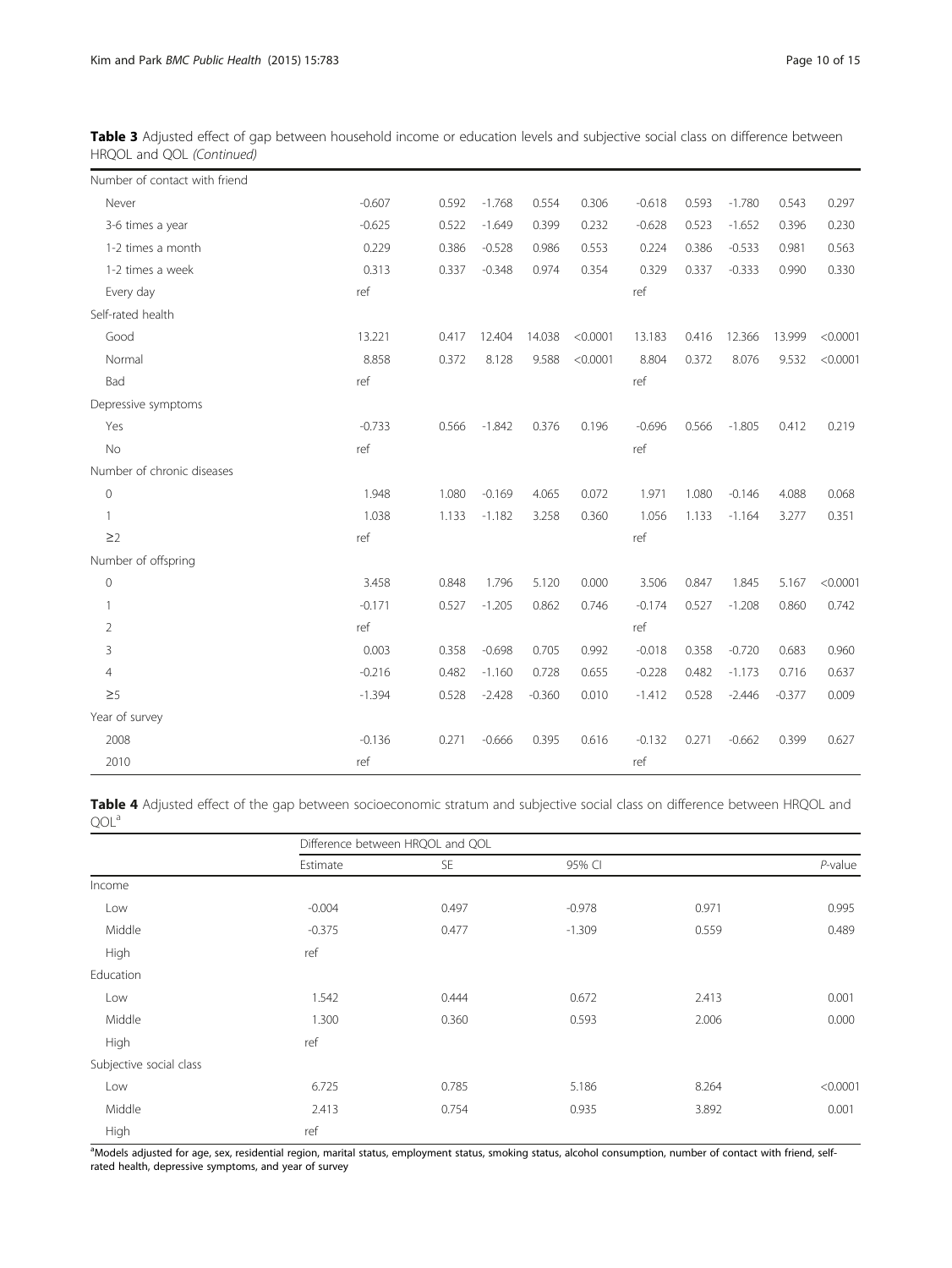<span id="page-10-0"></span>

To do so, we conducted a longitudinal assessment of a nationally representative sample of adults aged 45 years and higher in South Korea.

Overall, the variation in QOL observed in relation to SES was greater than the variation observed in HRQOL (Appendix [1](#page-12-0) and [2](#page-12-0)), but subjective social class was more strongly associated with both HRQOL and QOL than either income or education (Appendix [3\)](#page-13-0).

We found that gaps between income and subjective social class were associated with increased differences

between HRQOL and QOL, as were gaps between education and subjective social class. The QOL scores of individuals of high subjective social class tended to be higher than their HRQOL scores, whereas the HRQOL scores of individuals of low subjective social class tended to be higher than their QOL scores. This trend was observed at all levels of household income and education. That is, for a given household income, the probability that HRQOL was higher than QOL increased as subjective social class decreased. Similarly, the probability of HRQOL being higher

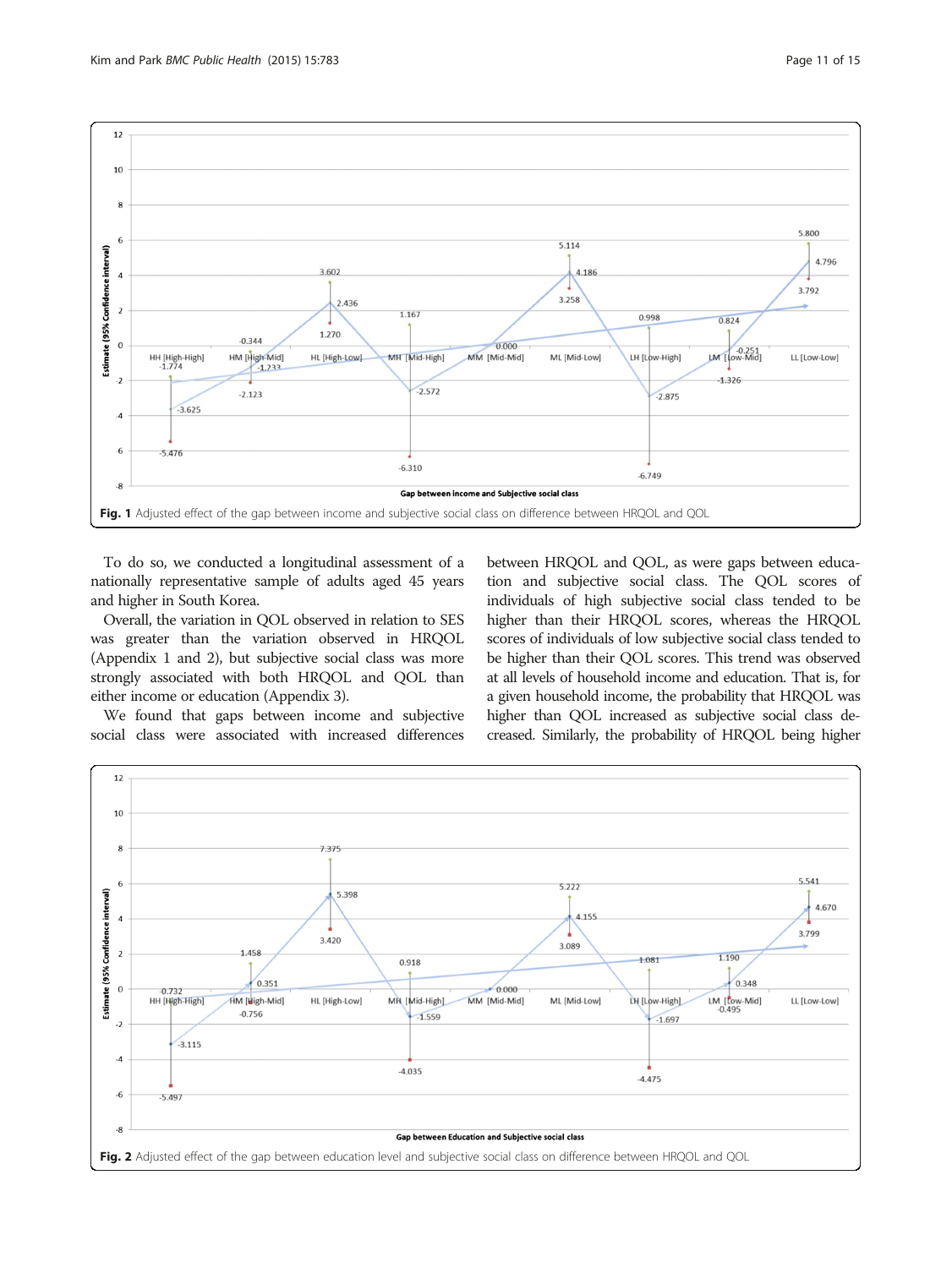than QOL was elevated in individuals with low household income (or low education) and of low subjective social class. Our results indicated that within any socioeconomic stratum, those of low subjective social class tended to exhibit a greater difference between HRQOL and QOL scores.

These associations were independent of sociodemographic variables (age, sex, residential region, income, education, marital status, and employment status), health risks and behavioral variables (amount of contact with friends, smoking status, and alcohol use), health status (selfrated health, depressive symptoms, and number of chronic diseases), number of offspring, and the year of the survey.

Research has suggested that patients suffering from depression exhibit similar or worse subjective QOL scores than patients with chronic medical conditions or other severe mental illnesses (e.g., schizophrenia or bipolar disorder) [\[23\]](#page-14-0). Furthermore, researchers have found that effective treatments for depression do not always improve subjective QOL [\[34, 35](#page-14-0)]. It is generally agreed that subjective QOL is a construct determined by multiple factors [\[36\]](#page-14-0). Researchers have suggested that various clinical, sociodemographic, or biological factors may moderate subjective QOL and that value systems and cultural factors in particular may have a strong influence.

To date, there have been few studies examining the relationship between SES and HRQOL in Asian countries. Lam et al. examined the effect of HRQOL on health service utilitilization and validated the SF12 Health Survey in a Chinese sample [\[37\]](#page-14-0). In addition, several recent studies have examined SES and HRQOL, but all have focused on special populations such as the elderly living alone [[38](#page-14-0)], the elderly with hearing impairments [\[39](#page-14-0)], or patients with diseases [[40](#page-14-0)]. Meanwhile, studies regarding QOL and its relation to sociodemographic characteristics in South Korea have yielded inconsistent findings [[41, 42\]](#page-14-0). Suh [\[42](#page-14-0)] found that education, income, employment status, and stage of disease impacted QOL, whereas age, religion, marital status, and type of adjunct therapy do not. However, Shim and Park [\[41](#page-14-0)] reported that "being religious" was the only sociodemographic characteristic that influenced QOL; age, education, employment status, income, time since operation, and number of chemotherapy rounds did not.

QOL, as defined by the World Health Organization (WHO), is a multidimensional construct with numerous physical, psychological, social, and economic components [[28](#page-14-0)]. Despite the uncertainty inherent in the definition, HRQOL is a construct of high clinical relevance, as recent research has shown that it is an important predictor of other health outcomes [\[43\]](#page-14-0). Therefore, it has become increasingly important to understand the socioeconomic factors that influence QOL, including HRQOL [\[44](#page-14-0)], and our findings support previous research on this subject.

Our study's purpose was to explore two separate socioeconomic measures and their effects on differences between HRQOL and overall QOL. In conclusion, the combination

of high income-based status and subjective social class was found to have a greater impact on the difference between HRQOL and QOL scores (when comparing between HH and LL groups) than the combination of high educationbased status and subjective social class. In addition, the combinations of household income/subjective social class and education/subjective social classes were both found to have an impact on the difference between QOL and HRQOL. Further studies are needed to test our hypothesis by developing precise socioeconomic measures (income, education and subjective social class) and determining their predictive value with respect to QOL or HRQOL.

Our study has a number of strengths and limitations. A major strength is that the participants in the survey are representative of the overall South Korean adult population and, because the sample size is large, our results can be generalized to the national level. Nevertheless, the potential for bias exists. For example, current household income may not adequately represent the standard of living for retired individuals, because it may not reflect all financial resources available; in addition, it disregards the cumulative effects of a lifetime of deprivation or privilege. Moreover, because current income may be a product of recent health, associations between income and health are subject to reversecausation problems. A second problem is that respondents' reports of their social class, depressive symptoms, QOL, and HRQOL are subjective and imperfect measures that may be affected by false consciousness or adaptation to resources. Third, because personality characteristics are likely to be associated with both subjective social class and QOL, including HRQOL, failure to include them in statistical models may lead to a distortion of the results and an exaggeration of observed effects. In addition to the above potential biases, which are likely to inflate the associations between subjective social class and some health variables, we recognize that our estimates may understate the potential effects of all factors on the difference between HRQOL and QOL due to the short follow-up period in our analysis. Fourth, although we analyzed longitudinal data, the results may reflect a bidirectional relationship in the association between the difference between HRQOL and QOL and disadvantaged socioeconomic status and subjective social class.

#### Conclusions

According to our results, combined measures of household income/subjective social class and education/subjective social classes were both found to have an impact on the difference between QOL and HRQOL. Therefore, socioeconomic inequalities should be taken into account when designing interventions focusing on psychosocial factors. Our study provides additional evidence that gaps between socioeconomic status and perceived position in the social hierarchy may have important health implications with regard to the difference between HRQOL and QOL.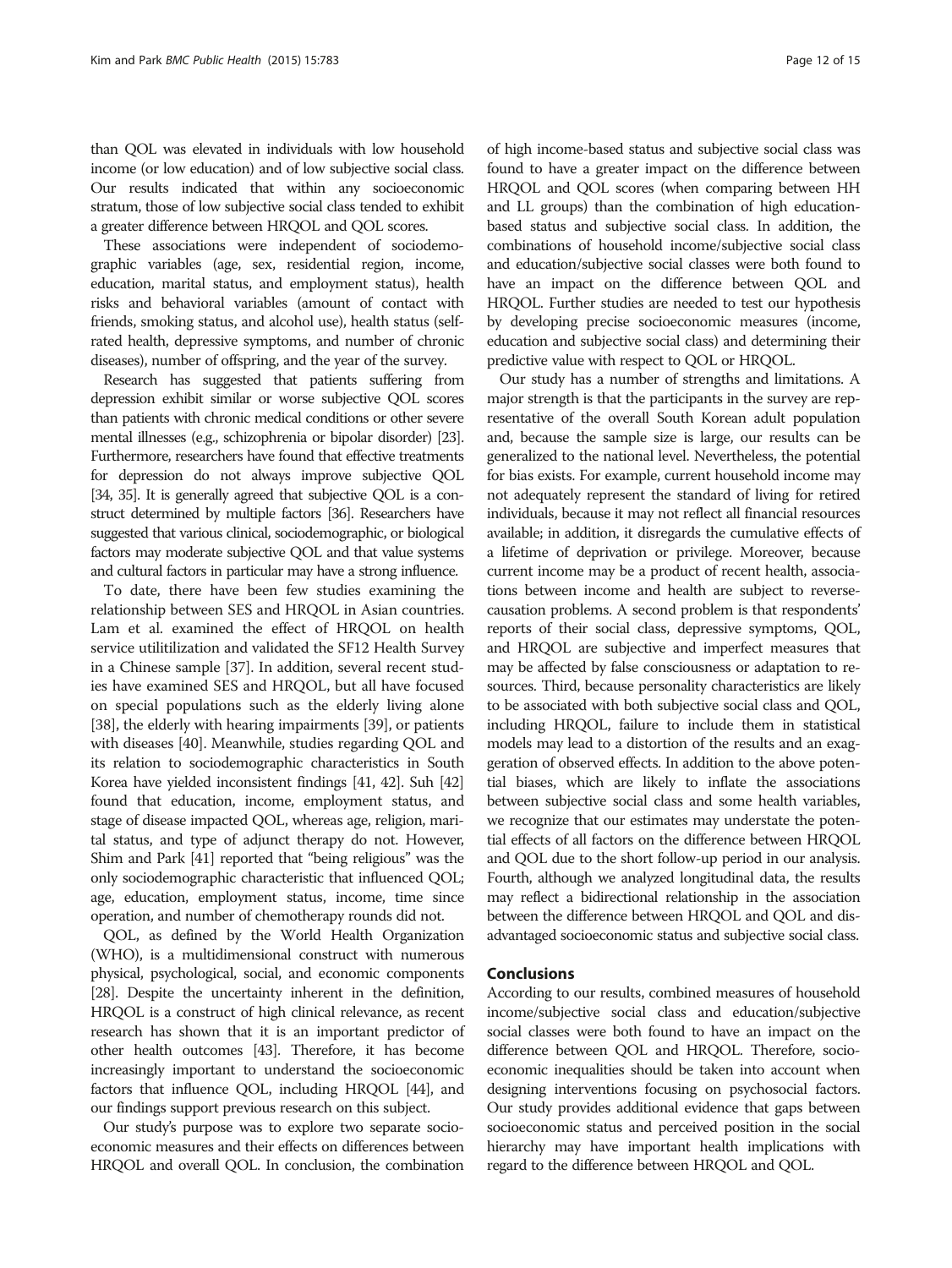# <span id="page-12-0"></span>Appendix 1

Table 5 Adjusted effect of the gap between subjective social class and household income and education level on HRQOL<sup>a</sup>

|                                                               | <b>HRQOL</b>     |           |           |          |            |           |           |          |          |            |
|---------------------------------------------------------------|------------------|-----------|-----------|----------|------------|-----------|-----------|----------|----------|------------|
|                                                               | Household income |           |           |          |            | Education |           |          |          |            |
|                                                               | Estimate         | <b>SE</b> | 95 % CI   |          | $P$ -value | Estimate  | <b>SE</b> | 95 % CI  |          | $P$ -value |
| Gap between Socioeconomic stratum and Subjective Social Class |                  |           |           |          |            |           |           |          |          |            |
| HH [High-High]                                                | 4.924            | 0.938     | 3.086     | 6.762    | < 0.0001   | 5.983     | 1.208     | 3.615    | 8.350    | < 0.0001   |
| HM [High-Mid]                                                 | 0.168            | 0.451     | $-0.715$  | 1.052    | 0.709      | 1.609     | 0.561     | 0.509    | 2.708    | 0.004      |
| HL [High-Low]                                                 | $-5.608$         | 0.591     | $-6.766$  | $-4.449$ | < 0.0001   | $-4.790$  | 1.003     | $-6.756$ | $-2.825$ | < 0.0001   |
| MH [Mid-High]                                                 | $-1.925$         | 1.895     | $-5.639$  | 1.788    | 0.310      | 3.085     | 1.256     | 0.623    | 5.546    | 0.014      |
| MM [Mid-Mid]                                                  | ref              |           |           |          |            | ref       |           |          |          |            |
| ML [Mid-Low]                                                  | $-6.484$         | 0.470     | $-7.405$  | $-5.563$ | < 0.0001   | $-5.683$  | 0.541     | $-6.743$ | $-4.623$ | < 0.0001   |
| LH [Low-High]                                                 | $-2.385$         | 1.963     | $-6.232$  | 1.462    | 0.224      | $-0.195$  | 1.409     | $-2.956$ | 2.566    | 0.890      |
| LM [Low-Mid]                                                  | $-0.246$         | 0.545     | $-1.314$  | 0.822    | 0.651      | $-0.502$  | 0.427     | $-1.339$ | 0.336    | 0.240      |
| LL [Low-Low]                                                  | $-9.123$         | 0.509     | $-10.121$ | $-8.126$ | < 0.0001   | $-8.113$  | 0.442     | $-8.979$ | $-7.247$ | < 0.0001   |

a<br>Adjusted for age, sex, residential region, income (education), marital status, employment status, smoking status, alcohol use, number of contact with friend, self-rated health, depressive symptoms, number of chronic diseases, number of offspring, and year of survey

# Appendix 2

Table 6 Adjusted effect of the gap between subjective social class and household income and education level on QOL<sup>a</sup>

|                                                               | QOL              |           |           |           |            |                  |           |           |           |            |
|---------------------------------------------------------------|------------------|-----------|-----------|-----------|------------|------------------|-----------|-----------|-----------|------------|
|                                                               | Household income |           |           |           |            | <b>Education</b> |           |           |           |            |
|                                                               | Estimate         | <b>SE</b> | 95% CI    |           | $P$ -value | Estimate         | <b>SE</b> | 95% CI    |           | $P$ -value |
| Gap between Socioeconomic stratum and Subjective Social Class |                  |           |           |           |            |                  |           |           |           |            |
| HH [High-High]                                                | 8.549            | 0.850     | 6.883     | 10.215    | < 0.0001   | 9.097            | 1.096     | 6.950     | 11.244    | < 0.0001   |
| HM [High-Mid]                                                 | 1.402            | 0.409     | 0.601     | 2.203     | 0.001      | 1.258            | 0.509     | 0.260     | 2.255     | 0.014      |
| HL [High-Low]                                                 | $-8.044$         | 0.536     | $-9.094$  | $-6.994$  | < 0.0001   | $-10.188$        | 0.910     | $-11.971$ | $-8.405$  | < 0.0001   |
| MH [Mid-High]                                                 | 0.646            | 1.717     | $-2.720$  | 4.012     | 0.707      | 4.643            | 1.139     | 2.411     | 6.876     | < 0.0001   |
| MM [Mid-Mid]                                                  | ref              |           |           |           |            | ref              |           |           |           |            |
| ML [Mid-Low]                                                  | $-10.670$        | 0.426     | $-11.505$ | $-9.835$  | < 0.0001   | $-9.838$         | 0.490     | $-10.799$ | $-8.877$  | < 0.0001   |
| LH [Low-High]                                                 | 0.491            | 1.779     | $-2.997$  | 3.978     | 0.783      | 1.501            | 1.278     | $-1.003$  | 4.005     | 0.240      |
| LM [Low-Mid]                                                  | 0.005            | 0.494     | $-0.963$  | 0.973     | 0.992      | $-0.849$         | 0.388     | $-1.609$  | $-0.090$  | 0.029      |
| LL [Low-Low]                                                  | $-13.919$        | 0.461     | $-14.823$ | $-13.015$ | < 0.0001   | $-12.783$        | 0.401     | $-13.568$ | $-11.998$ | < 0.0001   |

a<br>Adjusted for age, sex, residential region, income (education), marital status, employment status, smoking status, alcohol use, number of contact with friend, self-rated health, depressive symptoms, number of chronic diseases, number of offspring, and year of survey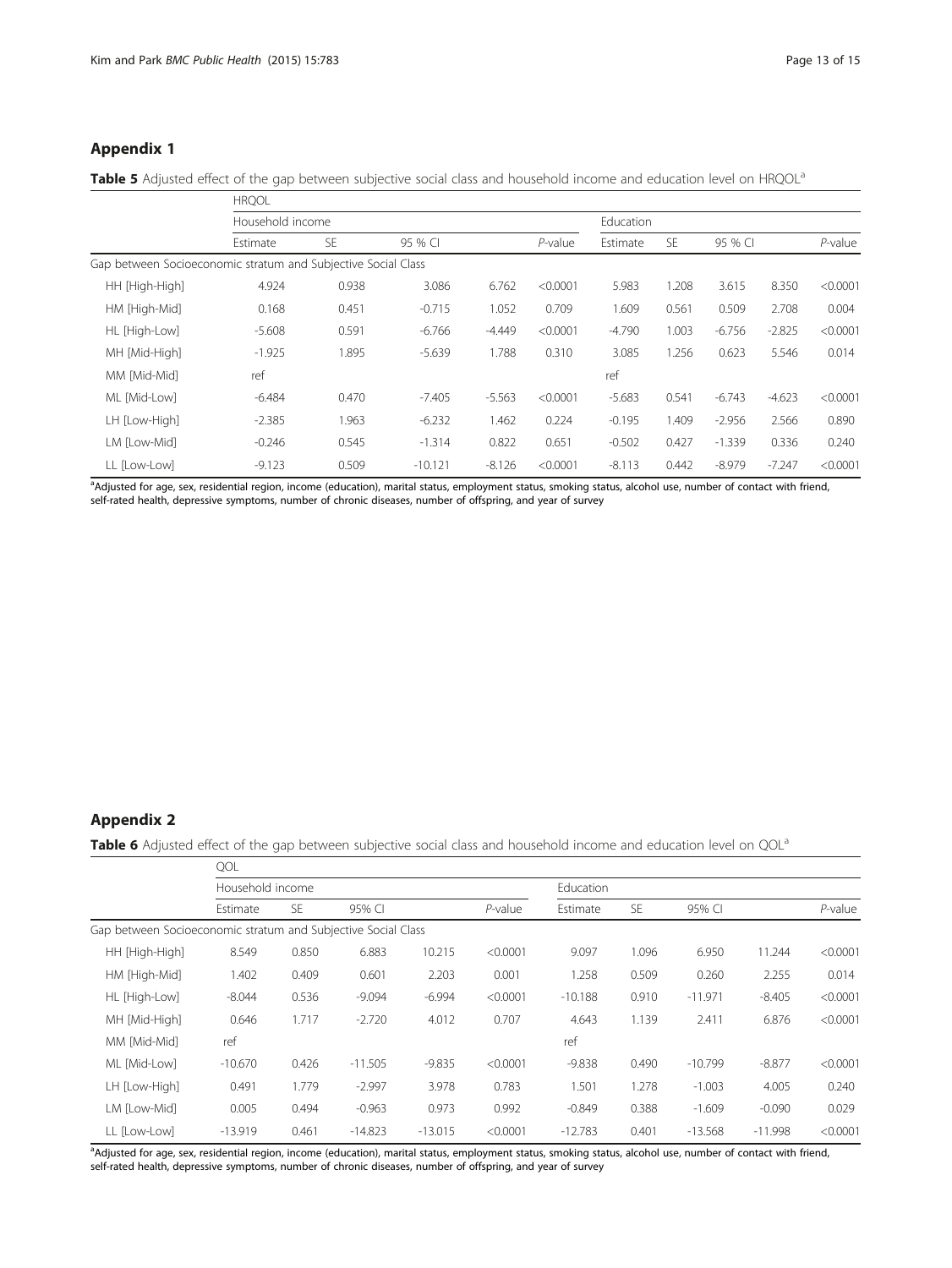# <span id="page-13-0"></span>Appendix 3

Table 7 Adjusted effect of the gap between socioeconomic stratum and subjective social class on HRQOL and QOL<sup>a</sup>

|        | <b>HRQOL</b> |           |           |            |                         | QOL       |           |           |           |            |
|--------|--------------|-----------|-----------|------------|-------------------------|-----------|-----------|-----------|-----------|------------|
|        | Estimate     | <b>SE</b> | 95 % CI   | $P$ -value |                         | Estimate  | <b>SE</b> | 95 % CI   |           | $P$ -value |
| Income |              |           |           |            |                         |           |           |           |           |            |
| Low    | $-1.990$     | 0.441     | $-2.855$  | $-1.125$   | < 0.0001                | $-3.532$  | 0.401     | $-4.317$  | $-2.747$  | < 0.0001   |
| Middle | $-0.365$     | 0.358     | $-1.067$  | 0.338      | 0.309                   | $-1.664$  | 0.325     | $-2.301$  | $-1.027$  | < 0.0001   |
| High   | ref          |           |           |            |                         | ref       |           |           |           |            |
|        |              |           |           |            | Education               |           |           |           |           |            |
| Low    | $-2.813$     | 0.494     | $-3.782$  | $-1.844$   | 0.011                   | $-2.810$  | 0.449     | $-3.689$  | $-1.931$  | 0.008      |
| Middle | $-1.502$     | 0.474     | $-2.430$  | $-0.573$   | 0.051                   | $-1.127$  | 0.430     | $-1.969$  | $-0.284$  | 0.079      |
| High   | ref          |           |           |            |                         | ref       |           |           |           |            |
|        |              |           |           |            | Subjective social class |           |           |           |           |            |
| Low    | $-9.640$     | 0.781     | $-11.170$ | $-8.110$   | < 0.0001                | $-16.365$ | 0.708     | $-17.753$ | $-14.977$ | < 0.0001   |
| Middle | $-2.679$     | 0.750     | $-4.148$  | $-1.209$   | 0.000                   | $-5.092$  | 0.680     | $-6.425$  | $-3.759$  | < 0.0001   |
| High   | ref          |           |           |            |                         |           | ref       |           |           |            |

<sub>。</sub><br>Adjusted for age, sex, residential region, income (education), marital status, employment status, smoking status, alcohol use, number of contact with friend, self-rated health, depressive symptoms, number of chronic diseases, number of offspring, and year of survey

#### Competing interests

The authors declare that they have no competing interests.

#### Authors' contributions

Acquisition of data, conceived and designed the experiments: JHK Performed the experiments: JHK, ECP Analyzed the data: JHK, ECP Wrote the manuscript: JHK. All authors read and approved the final manuscript.

#### Acknowledgment

The authors are grateful to all the authors of the papers included in this review who responded to our emails to provide additional information about their studies.

#### Author details

<sup>1</sup>Department of Public Health, Graduate School, Yonsei University, Seoul, Republic of Korea. <sup>2</sup>Institute of Health Services Research, Yonsei University, Seoul, Republic of Korea. <sup>3</sup>Department of Preventive Medicine, Yonsei University College of Medicine, Seodaemun-gu, Seoul, Republic of Korea.

#### Received: 15 October 2014 Accepted: 2 July 2015 Published online: 15 August 2015

#### References

- Anderson RT, Sorlie P, Backlund E, Johnson N, Kaplan GA. Mortality effects of community socioeconomic status. Epidemiology. 1997;8(1):42–7.
- 2. Kennedy BP, Kawachi I, Glass R, Prothrow-Stith D. Income distribution, socioeconomic status, and self rated health in the United States: multilevel analysis. BMJ. 1998;317(7163):917–21.
- 3. Marmot MG, Smith GD, Stansfeld S, Patel C, North F, Head J, et al. Health Inequalities among British Civil-Servants - the Whitehall-Ii Study. Lancet. 1991;337(8754):1387–93.
- 4. Regidor E, Barrio G, de la Fuente L, Domingo A, Rodriguez C, Alonso J. Association between educational level and health related quality of life in Spanish adults. J Epidemiol Commun H. 1999;53(2):75–82.
- Thumboo J, Fong KY, Machin D, Chan SP, Soh CH, Leong KH, et al. Quality of life in an urban Asian population: the impact of ethnicity and socioeconomic status. Soc Sci Med. 2003;56(8):1761–72.
- 6. Starfield B, Robertson J, Riley AW. Social class gradients and health in childhood. Ambulatory pediatrics: the official journal of the Ambulatory Pediatric Association. 2002;2(4):238–46.
- 7. Fiscella K. Is lower income associated with greater biopsychosocial morbidity? Implications for physicians working with underserved patients. J Fam Practice. 1999;48(5):372–7.
- 8. Marmot M, Shipley M, Brunner E, Hemingway H. Relative contribution of early life and adult socioeconomic factors to adult morbidity in the Whitehall II study. J Epidemiol Community Health. 2001;55(5):301–7.
- 9. Wong MD, Shapiro MF, Boscardin WJ, Ettner SL. Contribution of major diseases to disparities in mortality. N Engl J Med. 2002;347(20):1585–92.
- 10. Mackenbach JP, Kunst AE, Cavelaars AE, Groenhof F, Geurts JJ. Socioeconomic inequalities in morbidity and mortality in western Europe. The EU Working Group on Socioeconomic Inequalities in Health. Lancet. 1997;349(9066):1655–9.
- 11. Apter AJ, Reisine ST, Affleck G, Barrows E, ZuWallack RL. The influence of demographic and socioeconomic factors on health-related quality of life in asthma. The Journal of allergy and clinical immunology. 1999;103(1 Pt 1):72–8.
- 12. Liberatos P, Link BG, Kelsey JL. The measurement of social class in epidemiology. Epidemiol Rev. 1988;10:87–121.
- 13. Kane CJ, Lubeck DP, Knight SJ, Spitalny M, Downs TM, Grossfeld GD, et al. Impact of patient educational level on treatment for patients with prostate cancer: data from CaPSURE. Urology. 2003;62(6):1035–9.
- 14. Wilkinson S, List M, Sinner M, Dai L, Chodak G. Educating African-American men about prostate cancer: Impact on awareness and knowledge. Urology. 2003;61(2):308–13.
- 15. Brar R, Maliski SL, Kwan L, Krupski TL, Litwin MS. Changes in quality of life among low-income men treated for prostate cancer. Urology. 2005;66(2):344–9.
- 16. Adler NE, Boyce T, Chesney MA, Cohen S, Folkman S, Kahn RL, et al. Socioeconomic status and health. The challenge of the gradient. The American psychologist. 1994;49(1):15–24.
- 17. Singh-Manoux A, Adler NE, Marmot MG. Subjective social status: its determinants and its association with measures of ill-health in the Whitehall II study. Soc Sci Med. 2003;56(6):1321–33.
- 18. Singh-Manoux A, Marmot MG, Adler NE. Does subjective social status predict health and change in health status better than objective status? Psychosom Med. 2005;67(6):855–61.
- 19. Wilkinson RG. Income distribution and life expectancy. BMJ. 1992;304(6820):165–8.
- 20. Operario D, Adler NE, Williams DR. Subjective social status: Reliability and predictive utility for global health. Psychol Health. 2004;19(2):237–46.